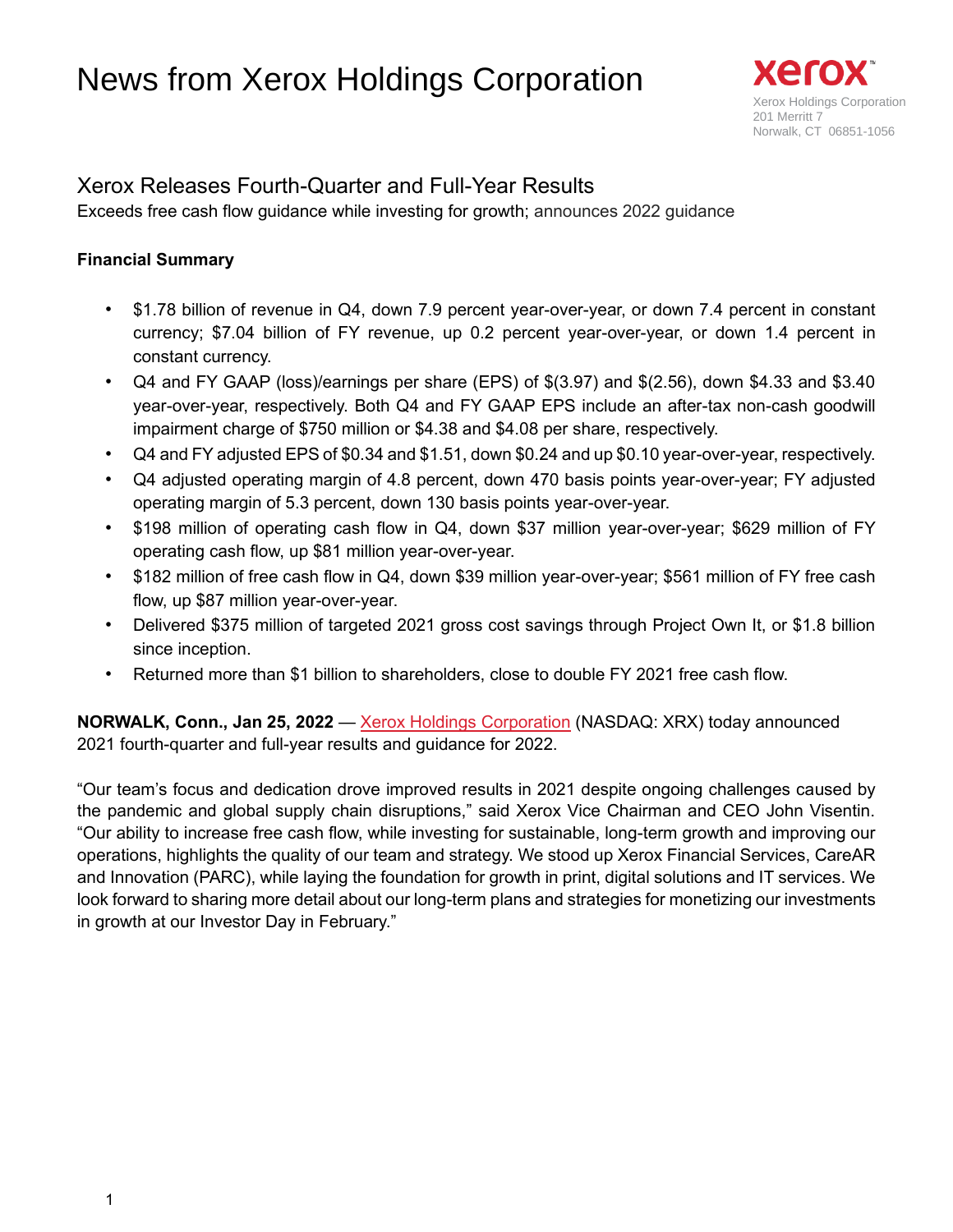

#### **(in millions, except per share data) Q4 2021 Q4 2020 B/(W) YOY % Change YOY Revenue \$1,777 \$1,930 \$(153) (7.9) % AC (7.4) % CC<sup>1</sup>** Gross Margin 32.9% 36.2% (330) bps RD&E % 4.2% 3.9% (30) bps SAG % 23.8% 22.8% (100) bps **Pre-Tax (Loss) Income<sup>1</sup> \$(711) \$103 \$(814) NM** Pre-Tax (Loss) Income Margin  $(40.0)$ % | 5.3% NM **Operating Income - Adjusted<sup>2</sup> \$86 \$184 \$(98) (53.3)%** Operating Margin - Adjusted<sup>2</sup> 4.8% 9.5% (470) bps **GAAP (Loss) Earnings per Share<sup>1</sup> \$(3.97) \$0.36 \$(4.33) NM Earnings Per Share - Adjusted<sup>2</sup> \$0.34 \$0.58 \$(0.24) (41.4)%**

## **Fourth-Quarter Key Financial Results:**

#### **Full-Year Key Financial Results:**

| (in millions, except per share data)              | FY 2021  | <b>FY 2020</b> | B/(W)<br><b>YOY</b> | % Change<br><b>YOY</b>                   |
|---------------------------------------------------|----------|----------------|---------------------|------------------------------------------|
| <b>Revenue</b>                                    | \$7,038  | \$7,022        | \$16                | $0.2 \% AC$<br>$(1.4)$ % CC <sup>1</sup> |
| Gross Margin                                      | 34.1%    | 37.4%          | $(330)$ bps         |                                          |
| <b>RD&amp;E</b> %                                 | 4.4%     | 4.4%           |                     |                                          |
| SAG %                                             | 24.4%    | 26.4%          | $200$ bps           |                                          |
| Pre-Tax (Loss) Income <sup>1</sup>                | \$(475)  | \$252          | \$(727)             | <b>NM</b>                                |
| Pre-Tax (Loss) Income Margin                      | (6.7)%   | $3.6\%$        | NM                  |                                          |
| Operating Income - Adjusted <sup>2</sup>          | \$375    | \$464          | \$ (89)             | $(19.2)\%$                               |
| Operating Margin - Adjusted <sup>2</sup>          | 5.3%     | 6.6%           | $(130)$ bps         |                                          |
| <b>GAAP (Loss) Earnings per Share<sup>1</sup></b> | \$(2.56) | \$0.84         | \$(3.40)            | <b>NM</b>                                |
| Earnings Per Share - Adjusted <sup>2</sup>        | \$1.51   | \$1.41         | \$0.10              | 7.1%                                     |

*(1) Q4 and full year earnings and EPS include an after-tax non-cash goodwill impairment charge of \$750 million (\$781 million pre-tax) or \$4.38 and \$4.08 per share, respectively.* 

*(2) Refer to the "Non-GAAP Financial Measures" section of this release for a discussion of these non-GAAP measures and their reconciliation to the reported GAAP measures.* 

#### **2022 Guidance**

The company expects to grow revenue in 2022. Guidance assumes supply chain and pandemic-related disruptions persist through the first half of the year. The company also expects to generate at least \$400 million of free cash flow, inclusive of incremental cash investments in new businesses.

- Revenue of at least \$7.1 billion in actual currency
- Free cash flow of at least \$400 million
- Return at least 50% of free cash flow to shareholders

#### **Non-GAAP Measures**

This release refers to the following non-GAAP financial measures:

• Adjusted EPS, which excludes the Goodwill impairment charge as well as Restructuring and related costs, net, Amortization of intangible assets, Transaction and related costs, net, non-service retirement-related costs, and other discrete adjustments from GAAP-EPS, as applicable.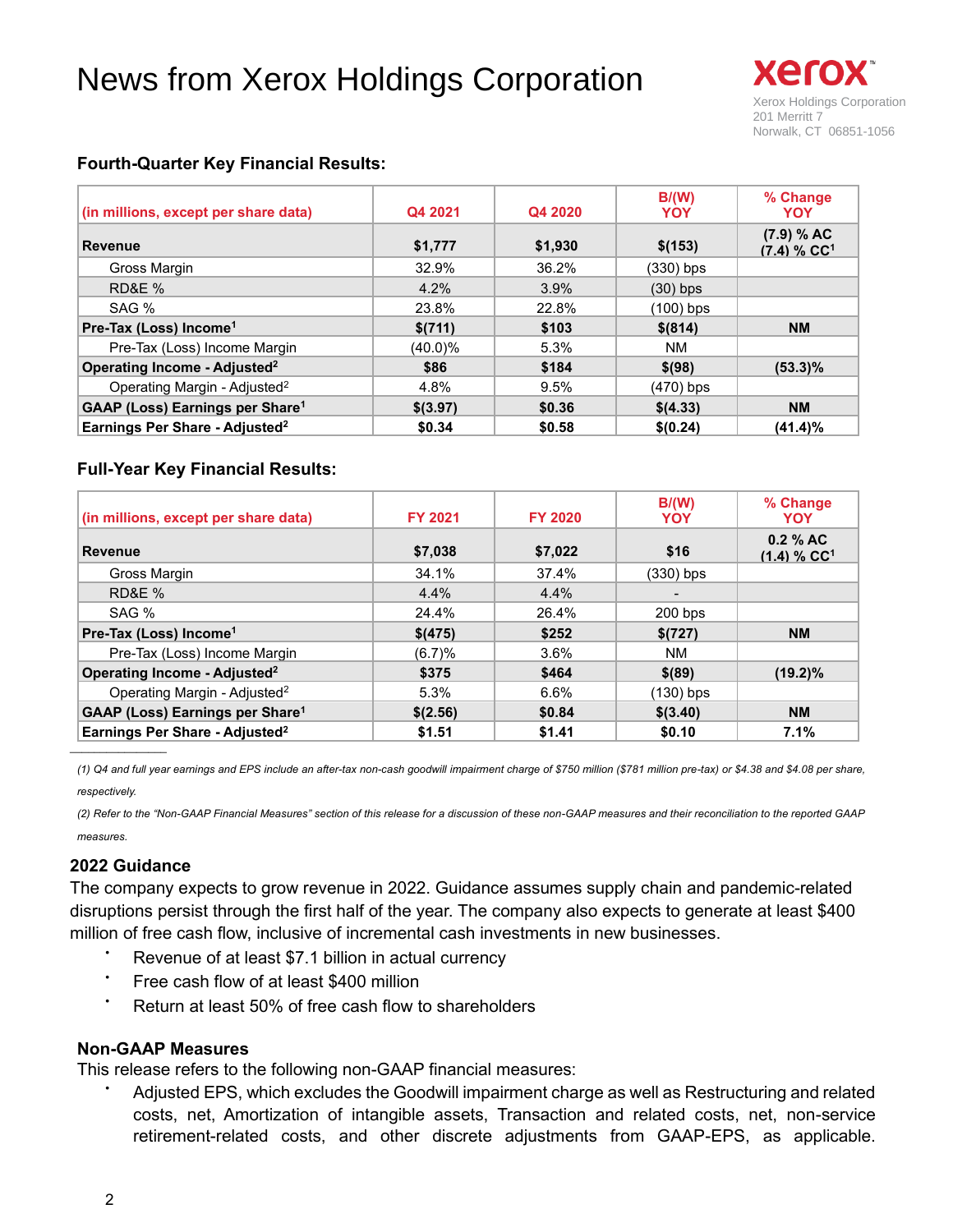

- Adjusted operating margin and income, which exclude the EPS adjustments noted above as well as the remainder of Other expenses, net from pre-tax (loss) income and margin.
- Constant currency (CC) revenue change, which excludes the effects of currency translation.
- Free cash flow, which is operating cash flow less capital expenditures.

Refer to the "Non-GAAP Financial Measures" section of this release for a discussion of these non-GAAP measures and their reconciliation to the reported GAAP measures.

## **Forward-Looking Statements**

This release, and other written or oral statements made from time to time by management contain "forwardlooking statements" as defined in the Private Securities Litigation Reform Act of 1995. The words "anticipate", "believe", "estimate", "expect", "intend", "will", "should", "targeting", "projecting", "driving" and similar expressions, as they relate to us, our performance and/or our technology, are intended to identify forward-looking statements. These statements reflect management's current beliefs, assumptions and expectations and are subject to a number of factors that may cause actual results to differ materially. Such factors include but are not limited to: the effects of the COVID-19 pandemic on our and our customers' businesses and the duration and extent to which this will impact our future results of operations and overall financial performance; our ability to address our business challenges in order to reverse revenue declines, reduce costs and increase productivity so that we can invest in and grow our business; our ability to attract and retain key personnel; changes in economic and political conditions, trade protection measures, licensing requirements and tax laws in the United States and in the foreign countries in which we do business; the imposition of new or incremental trade protection measures such as tariffs and import or export restrictions; changes in foreign currency exchange rates; our ability to successfully develop new products, technologies and service offerings and to protect our intellectual property rights; the risk that multi-year contracts with governmental entities could be terminated prior to the end of the contract term and that civil or criminal penalties and administrative sanctions could be imposed on us if we fail to comply with the terms of such contracts and applicable law; the risk that partners, subcontractors and software vendors will not perform in a timely, quality manner; actions of competitors and our ability to promptly and effectively react to changing technologies and customer expectations; our ability to obtain adequate pricing for our products and services and to maintain and improve cost efficiency of operations, including savings from restructuring actions; the risk that confidential and/or individually identifiable information of ours, our customers, clients and employees could be inadvertently disclosed or disclosed as a result of a breach of our security systems due to cyber attacks or other intentional acts; reliance on third parties, including subcontractors, for manufacturing of products and provision of services; the exit of the United Kingdom from the European Union; our ability to manage changes in the printing environment and expand equipment placements; interest rates, cost of borrowing and access to credit markets; funding requirements associated with our employee pension and retiree health benefit plans; the risk that our operations and products may not comply with applicable worldwide regulatory requirements, particularly environmental regulations and directives and anti-corruption laws; the outcome of litigation and regulatory proceedings to which we may be a party; any impacts resulting from the restructuring of our relationship with Fujifilm Holdings Corporation; the shared services arrangements entered into by us as part of Project Own It; whether CareAR's service experience management platform will achieve expectations regarding customer adoption, integration with ServiceNow's platform, and cost and carbon emission reduction; and the financial performance of CareAR, including projected revenue for fiscal years 2021 and 2022. Additional risks that may affect Xerox's operations and other factors that are set forth in the "Risk Factors" section, the "Legal Proceedings" section, the "Management's Discussion and Analysis of Financial Condition and Results of Operations" section and other sections of Xerox Holdings Corporation's and Xerox Corporation's combined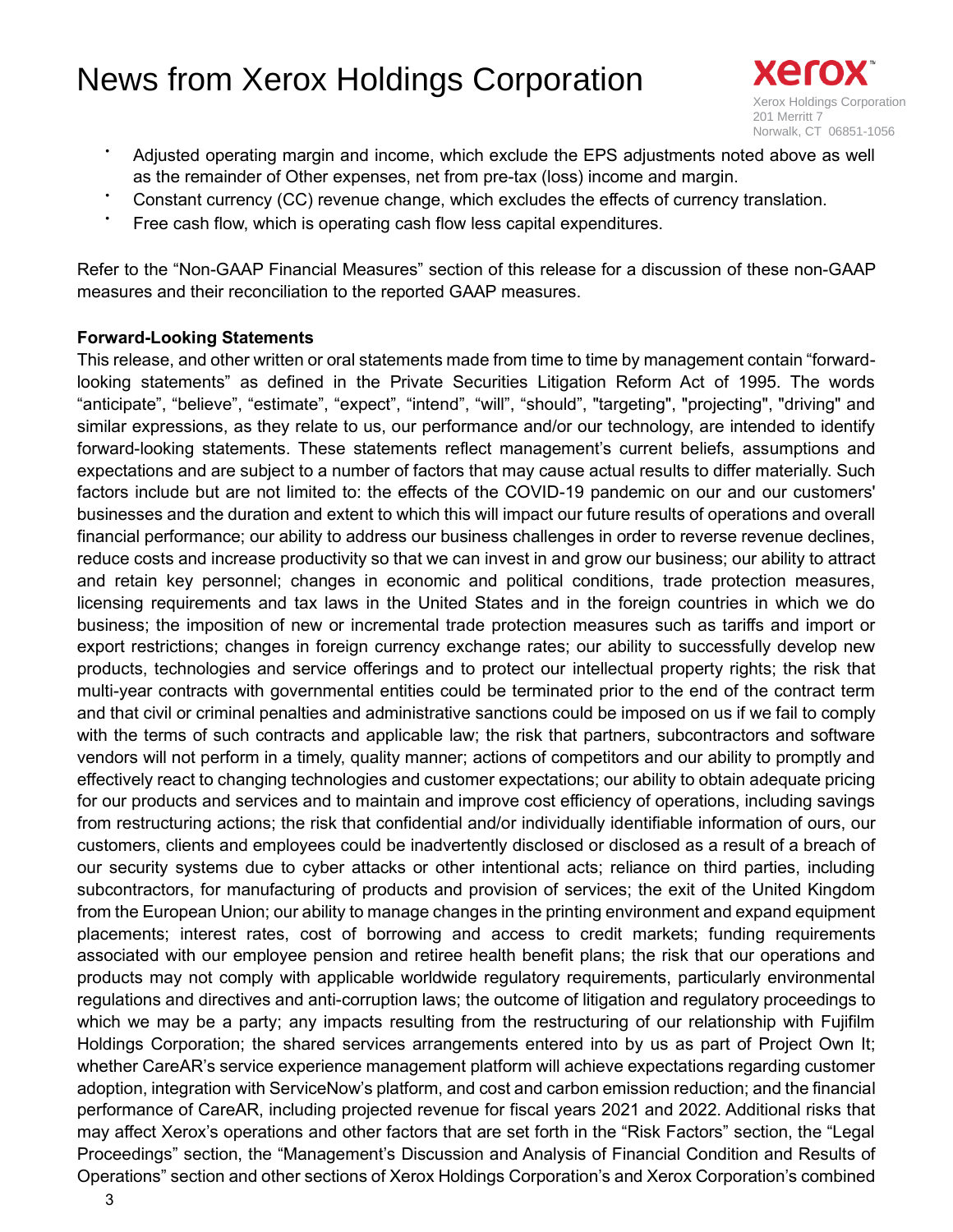

2020 Annual Report on Form 10-K, as well as in Xerox Holdings Corporation's and Xerox Corporation's 356 Quarterly Reports on Form 10-Q and Current Reports on Form 8-K filed with the SEC.

These forward-looking statements speak only as of the date of this presentation or as of the date to which they refer, and Xerox assumes no obligation to update any forward-looking statements as a result of new information or future events or developments, except as required by law.

-XXX-

**Media Contact:** Callie Ferrari, APR, Xerox, +1-203-615-3363, Callie. Ferrari@xerox.com

## **Investor Contact:**

David Beckel, Xerox, +1-203-849-2318, [David.Beckel@xerox.com](mailto:David.Beckel@xerox.com)

**Note:** To receive RSS news feeds, visit [https://www.news.xerox.com.](https://www.news.xerox.com/) For open commentary, industry perspectives and views, visit [http://www.linkedin.com/company/xerox,](http://www.linkedin.com/company/xerox) [http://twitter.com/xerox,](http://twitter.com/xerox) [http://www.facebook.com/XeroxCorp,](http://www.facebook.com/XeroxCorp) [https://www.instagram.com/xerox/,](https://www.instagram.com/xerox/) [http://www.youtube.com/XeroxCorp.](http://www.youtube.com/XeroxCorp)

Xerox® is a trademark of Xerox in the United States and/or other countries.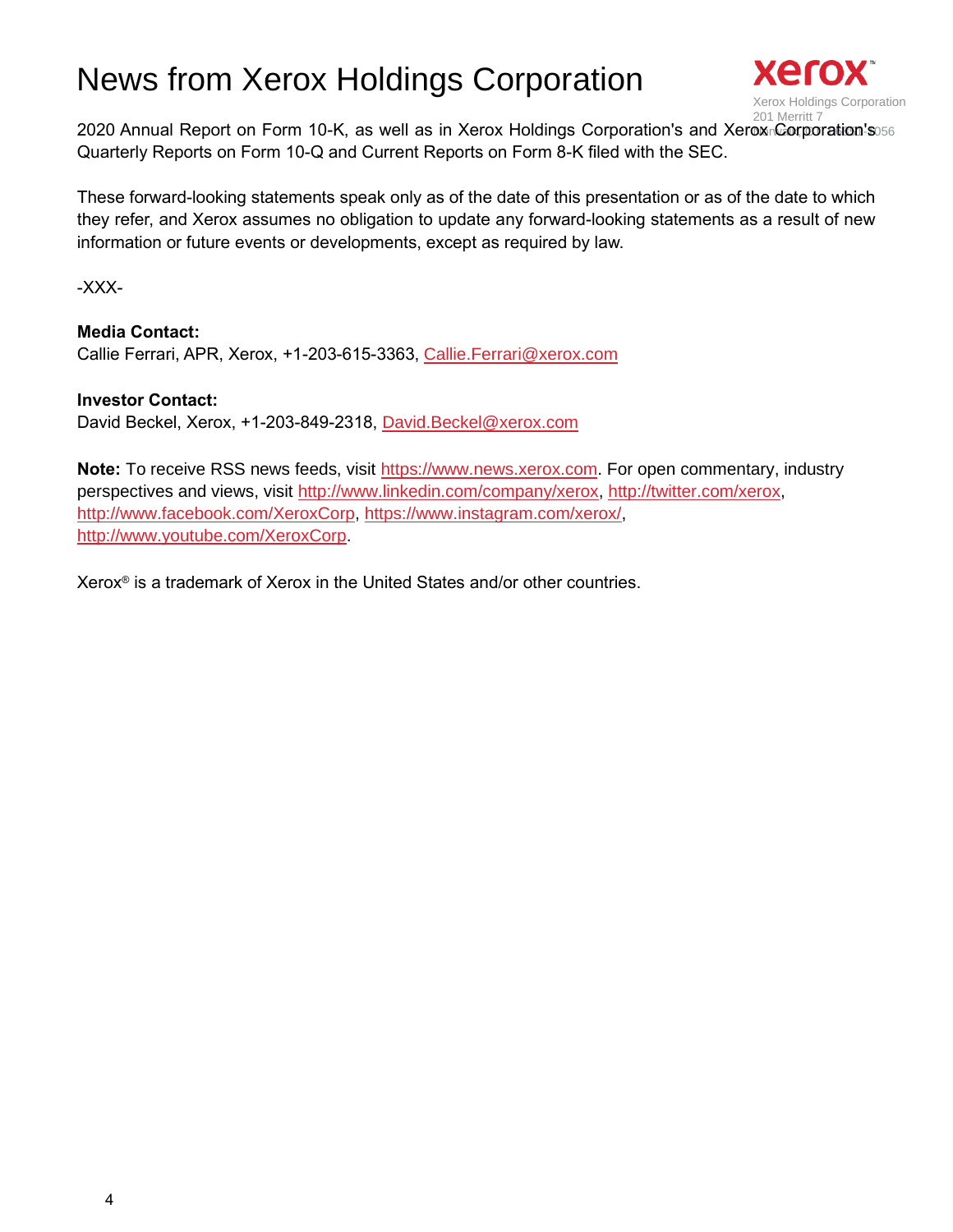## **XEROX HOLDINGS CORPORATION CONDENSED CONSOLIDATED STATEMENTS OF (LOSS) INCOME (UNAUDITED)**

|                                                                  | December 31  | <b>Three Months Ended</b> | Year Ended<br>December 31 |                           |       |  |  |  |
|------------------------------------------------------------------|--------------|---------------------------|---------------------------|---------------------------|-------|--|--|--|
| (in millions, except per-share data)                             | 2021         | 2020                      | 2021                      |                           | 2020  |  |  |  |
| <b>Revenues</b>                                                  |              |                           |                           |                           |       |  |  |  |
| Sales                                                            | \$<br>653    | \$<br>773                 | \$<br>2,582               | \$                        | 2,449 |  |  |  |
| Services, maintenance and rentals                                | 1.069        | 1,101                     | 4,235                     |                           | 4,347 |  |  |  |
| Financing                                                        | 55           | 56                        | 221                       |                           | 226   |  |  |  |
| <b>Total Revenues</b>                                            | 1,777        | 1,930                     | 7,038                     |                           | 7,022 |  |  |  |
| <b>Costs and Expenses</b>                                        |              |                           |                           |                           |       |  |  |  |
| Cost of sales                                                    | 476          | 541                       | 1.862                     |                           | 1.742 |  |  |  |
| Cost of services, maintenance and rentals                        | 691          | 658                       | 2,662                     |                           | 2,533 |  |  |  |
| Cost of financing                                                | 26           | 32                        | 111                       |                           | 121   |  |  |  |
| Research, development and engineering expenses                   | 75           | 75                        | 310                       |                           | 311   |  |  |  |
| Selling, administrative and general expenses                     | 423          | 440                       | 1,718                     |                           | 1,851 |  |  |  |
| Goodwill impairment                                              | 781          |                           | 781                       |                           |       |  |  |  |
| Restructuring and related costs, net                             | (1)          | 29                        | 38                        |                           | 93    |  |  |  |
| Amortization of intangible assets                                | 13           | 22                        | 55                        |                           | 56    |  |  |  |
| Transaction and related costs, net                               |              |                           |                           |                           | 18    |  |  |  |
| Other expenses, net                                              | 4            | 30                        | (24)                      |                           | 45    |  |  |  |
| <b>Total Costs and Expenses</b>                                  | 2,488        | 1,827                     | 7,513                     |                           | 6,770 |  |  |  |
| (Loss) Income before Income Taxes & Equity Income <sup>(1)</sup> | (711)        | 103                       | (475)                     |                           | 252   |  |  |  |
| Income tax (benefit) expense                                     | (36)         | 28                        | (17)                      |                           | 64    |  |  |  |
| Equity in net income of unconsolidated affiliates                | 1            | 2                         | 3                         |                           | 4     |  |  |  |
| Net (Loss) Income                                                | (674)        | 77                        | (455)                     |                           | 192   |  |  |  |
| Less: Net income attributable to noncontrolling interests        | 1            |                           |                           |                           |       |  |  |  |
| Net (Loss) Income Attributable to Xerox Holdings                 | \$<br>(675)  | \$<br>77                  | \$<br>(455)               | $\boldsymbol{\mathsf{s}}$ | 192   |  |  |  |
| <b>Basic (Loss) Earnings per Share</b>                           | \$<br>(3.97) | 0.37<br>\$                | \$<br>(2.56)              | \$                        | 0.85  |  |  |  |
| Diluted (Loss) Earnings per Share                                | \$<br>(3.97) | 0.36<br>\$                | \$<br>(2.56)              | \$                        | 0.84  |  |  |  |

*(1) Referred to as "Pre-Tax (Loss) Income" throughout the remainder of this document.*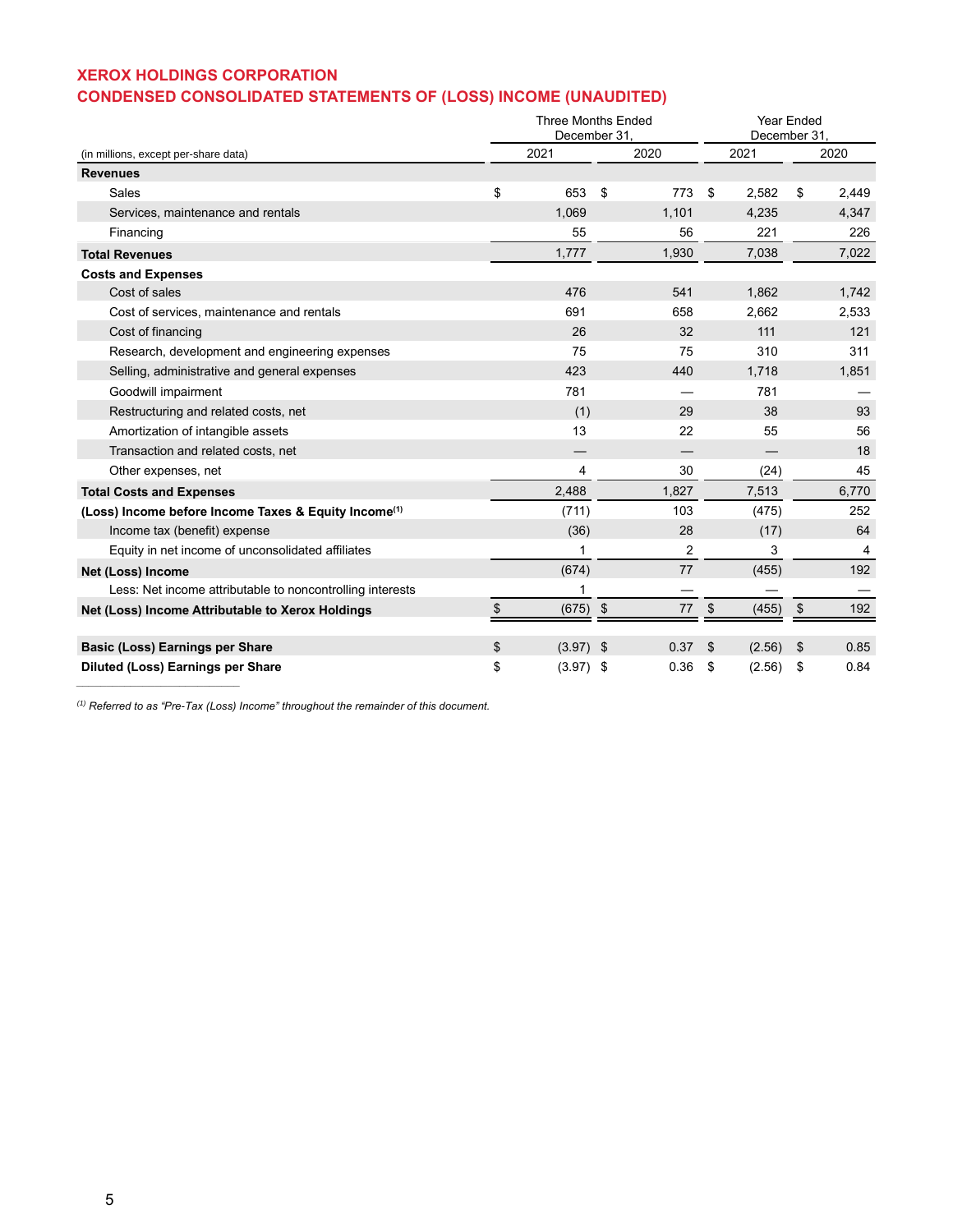## **XEROX HOLDINGS CORPORATION**

## **CONDENSED CONSOLIDATED STATEMENTS OF COMPREHENSIVE (LOSS) INCOME (UNAUDITED)**

|                                                                             | <b>Three Months Ended</b><br>December 31, |             |    | Year Ended<br>December 31, |      |      |  |  |  |
|-----------------------------------------------------------------------------|-------------------------------------------|-------------|----|----------------------------|------|------|--|--|--|
| (in millions)                                                               | 2021                                      | 2020        |    | 2021                       |      | 2020 |  |  |  |
| Net (Loss) Income                                                           | \$<br>$(674)$ \$                          | 77          | Ĵ. | $(455)$ \$                 |      | 192  |  |  |  |
| Less: Net income attributable to noncontrolling interests                   |                                           |             |    |                            |      |      |  |  |  |
| Net (Loss) Income Attributable to Xerox Holdings                            | (675)                                     | 77          |    | (455)                      |      | 192  |  |  |  |
| Other Comprehensive (Loss) Income, Net                                      |                                           |             |    |                            |      |      |  |  |  |
| Translation adjustments, net                                                | (19)                                      | 234         |    | (141)                      |      | 241  |  |  |  |
| Unrealized (losses) gains, net                                              | (1)                                       |             |    | (4)                        |      | 4    |  |  |  |
| Changes in defined benefit plans, net                                       | 367                                       | 27          |    | 489                        |      | 69   |  |  |  |
| Other Comprehensive Income, Net Attributable to Xerox<br><b>Holdings</b>    | 347                                       | 261         |    | 344                        |      | 314  |  |  |  |
|                                                                             |                                           |             |    |                            |      |      |  |  |  |
| <b>Comprehensive (Loss) Income, Net</b>                                     | (327)                                     | 338         |    | (111)                      |      | 506  |  |  |  |
| Less: Comprehensive income, net attributable to<br>noncontrolling interests |                                           |             |    |                            |      |      |  |  |  |
| Comprehensive (Loss) Income, Net Attributable to Xerox<br><b>Holdings</b>   | (328)                                     | 338<br>- \$ |    | (111)<br>S                 | - \$ | 506  |  |  |  |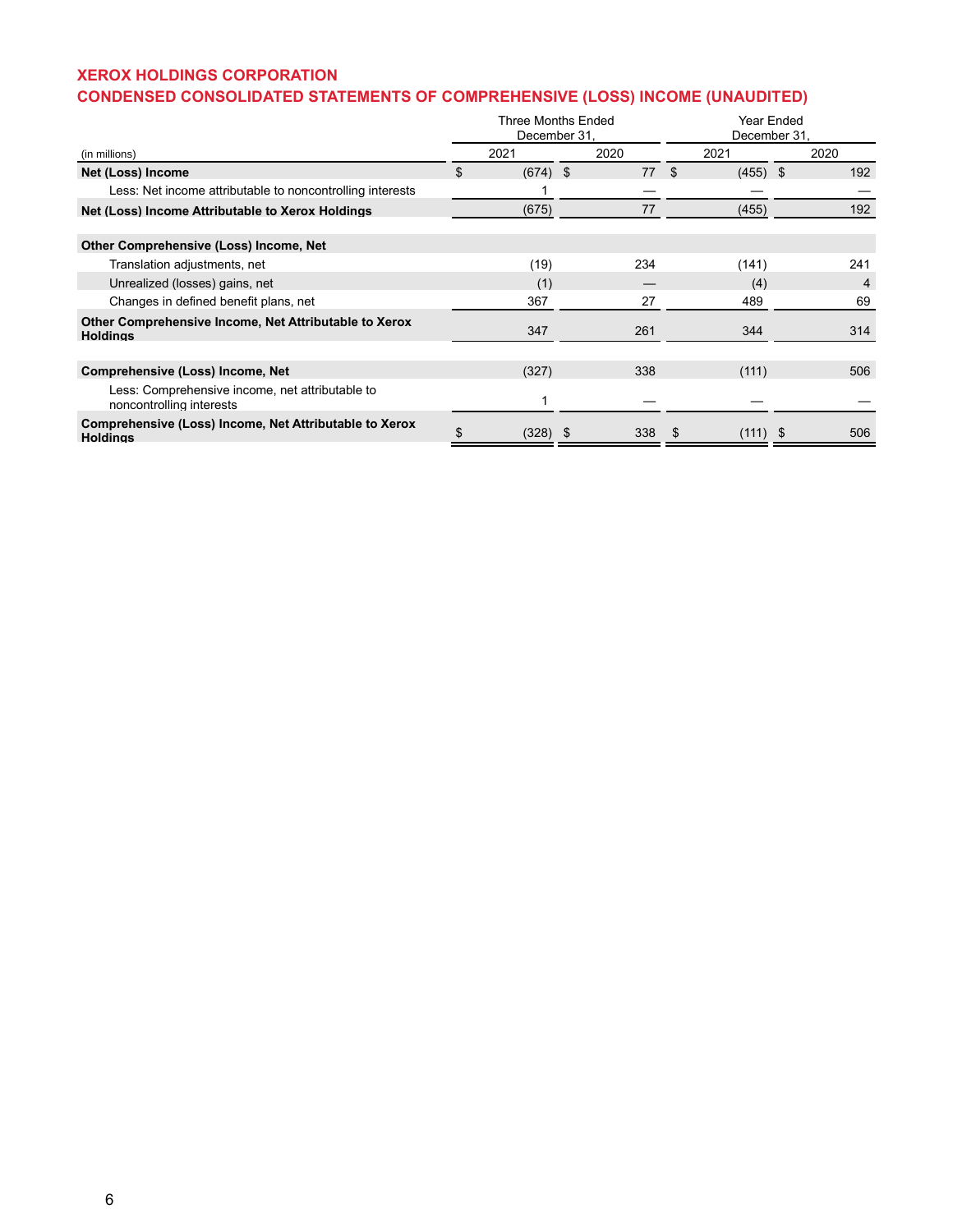## **XEROX HOLDINGS CORPORATION CONDENSED CONSOLIDATED BALANCE SHEETS (UNAUDITED)**

| (in millions, except share data in thousands)                                              | December 31, 2021 | December 31, 2020 |
|--------------------------------------------------------------------------------------------|-------------------|-------------------|
| <b>Assets</b>                                                                              |                   |                   |
| Cash and cash equivalents                                                                  | \$<br>1,840       | \$<br>2,625       |
| Accounts receivable (net of allowance of \$58 and \$69, respectively)                      | 818               | 883               |
| Billed portion of finance receivables (net of allowance of \$4 and \$4, respectively)      | 94                | 99                |
| Finance receivables, net                                                                   | 1,042             | 1,082             |
| Inventories                                                                                | 696               | 843               |
| Other current assets                                                                       | 211               | 251               |
| Total current assets                                                                       | 4,701             | 5,783             |
| Finance receivables due after one year (net of allowance of \$114 and \$129, respectively) | 1,934             | 1,984             |
| Equipment on operating leases, net                                                         | 253               | 296               |
| Land, buildings and equipment, net                                                         | 358               | 407               |
| Intangible assets, net                                                                     | 211               | 237               |
| Goodwill                                                                                   | 3,287             | 4,071             |
| Deferred tax assets                                                                        | 519               | 508               |
| Other long-term assets                                                                     | 1,960             | 1,455             |
| <b>Total Assets</b>                                                                        | \$<br>13,223      | \$<br>14,741      |
| <b>Liabilities and Equity</b>                                                              |                   |                   |
| Short-term debt and current portion of long-term debt                                      | \$<br>650         | \$<br>394         |
| Accounts payable                                                                           | 1,069             | 983               |
| Accrued compensation and benefits costs                                                    | 239               | 261               |
| Accrued expenses and other current liabilities                                             | 871               | 840               |
| <b>Total current liabilities</b>                                                           | 2,829             | 2,478             |
| Long-term debt                                                                             | 3,596             | 4,050             |
| Pension and other benefit liabilities                                                      | 1,373             | 1,566             |
| Post-retirement medical benefits                                                           | 277               | 340               |
| Other long-term liabilities                                                                | 481               | 497               |
| <b>Total Liabilities</b>                                                                   | 8,556             | 8,931             |
|                                                                                            |                   |                   |
| <b>Noncontrolling Interests</b>                                                            | 10                |                   |
|                                                                                            |                   |                   |
| <b>Convertible Preferred Stock</b>                                                         | 214               | 214               |
|                                                                                            |                   |                   |
| Common stock                                                                               | 168               | 198               |
| Additional paid-in capital                                                                 | 1,802             | 2,445             |
| Treasury stock, at cost                                                                    | (177)             |                   |
| Retained earnings                                                                          | 5,631             | 6,281             |
| Accumulated other comprehensive loss                                                       | (2,988)           | (3, 332)          |
| Xerox Holdings shareholders' equity                                                        | 4,436             | 5,592             |
| Noncontrolling interests                                                                   | 7                 | 4                 |
| <b>Total Equity</b>                                                                        | 4,443             | 5,596             |
| <b>Total Liabilities and Equity</b>                                                        | \$<br>13,223      | \$<br>14,741      |
|                                                                                            |                   |                   |
| Shares of common stock issued                                                              | 168,069           | 198,386           |
| Treasury stock                                                                             | (8,675)           |                   |
| <b>Shares of Common Stock Outstanding</b>                                                  | 159,394           | 198,386           |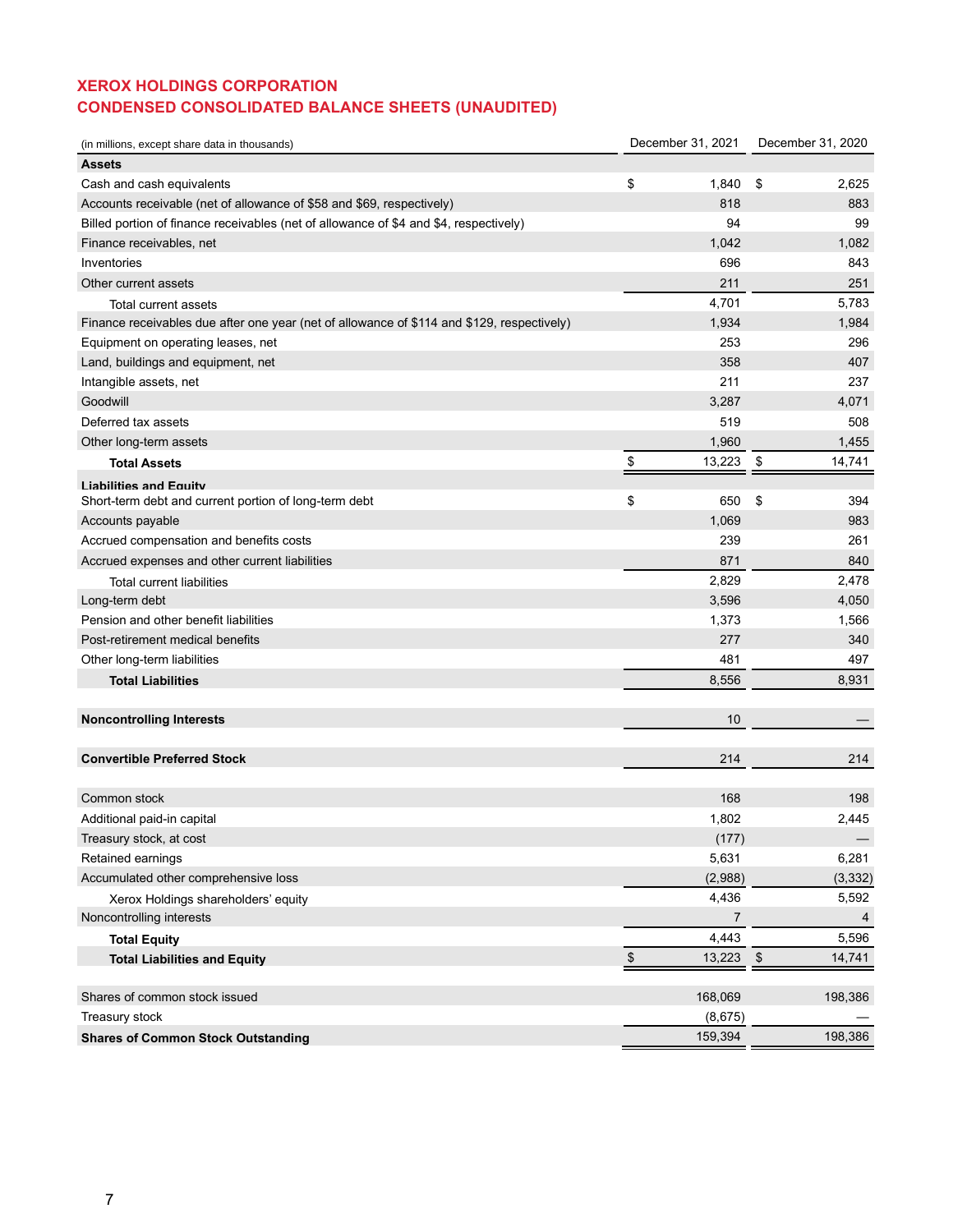## **XEROX HOLDINGS CORPORATION CONDENSED CONSOLIDATED STATEMENTS OF CASH FLOWS (UNAUDITED)**

|                                                                                                |      | December 31 | <b>Three Months Ended</b> | <b>Year Ended</b><br>December 31 |              |  |  |
|------------------------------------------------------------------------------------------------|------|-------------|---------------------------|----------------------------------|--------------|--|--|
| (in millions)                                                                                  |      | 2021        | 2020                      | 2021                             | 2020         |  |  |
| <b>Cash Flows from Operating Activities</b>                                                    |      |             |                           |                                  |              |  |  |
| Net (loss) income                                                                              | \$   | $(674)$ \$  | 77                        | \$<br>$(455)$ \$                 | 192          |  |  |
| Adjustments required to reconcile Net (loss) income to Cash flows from<br>operating activities |      |             |                           |                                  |              |  |  |
| Depreciation and amortization                                                                  |      | 78          | 96                        | 327                              | 368          |  |  |
| Provisions                                                                                     |      | 8           | 23                        | 46                               | 147          |  |  |
| Net gain on sales of businesses and assets                                                     |      |             | (1)                       | (40)                             | (30)         |  |  |
| Stock-based compensation                                                                       |      | 10          | 10                        | 54                               | 42           |  |  |
| Goodwill impairment                                                                            |      | 781         |                           | 781                              |              |  |  |
| Restructuring and asset impairment charges                                                     |      | (1)         | 40                        | 27                               | 87           |  |  |
| Payments for restructurings                                                                    |      | (11)        | (18)                      | (72)                             | (81)         |  |  |
| Defined benefit pension cost                                                                   |      | (5)         | 12                        | (10)                             | 58           |  |  |
| Contributions to defined benefit pension plans                                                 |      | (33)        | (42)                      | (135)                            | (139)        |  |  |
| Decrease in accounts receivable and billed portion of finance<br>receivables                   |      | 71          | 37                        | 41                               | 369          |  |  |
| Decrease (increase) in inventories                                                             |      | 78          | 140                       | 88                               | (134)        |  |  |
| Increase in equipment on operating leases                                                      |      | (37)        | (32)                      | (129)                            | (118)        |  |  |
| (Increase) decrease in finance receivables                                                     |      | (13)        | (38)                      | 20                               | 183          |  |  |
| Decrease in other current and long-term assets                                                 |      | 4           | 6                         | 68                               | 8            |  |  |
| Increase (decrease) in accounts payable                                                        |      | 44          | (54)                      | 118                              | (123)        |  |  |
| Decrease in accrued compensation                                                               |      | (39)        | (40)                      | (95)                             | (189)        |  |  |
| Increase (decrease) in other current and long-term liabilities                                 |      | 9           | (19)                      | 89                               | (165)        |  |  |
| Net change in income tax assets and liabilities                                                |      | (68)        | 19                        | (79)                             | 32           |  |  |
| Net change in derivative assets and liabilities                                                |      | 3           | $\overline{2}$            | 2                                | $\mathbf{1}$ |  |  |
| Other operating, net                                                                           |      | (7)         | 17                        | (17)                             | 40           |  |  |
| Net cash provided by operating activities                                                      |      | 198         | 235                       | 629                              | 548          |  |  |
| <b>Cash Flows from Investing Activities</b>                                                    |      |             |                           |                                  |              |  |  |
| Cost of additions to land, buildings, equipment and software                                   |      | (16)        | (14)                      | (68)                             | (74)         |  |  |
| Proceeds from sales of businesses and assets                                                   |      | 5           | $\mathbf{1}$              | 44                               | 30           |  |  |
| Acquisitions, net of cash acquired                                                             |      | (15)        | (10)                      | (53)                             | (203)        |  |  |
| Other investing, net                                                                           |      | (5)         |                           | (8)                              | -1           |  |  |
| Net cash used in investing activities                                                          |      | (31)        | (23)                      | (85)                             | (246)        |  |  |
| <b>Cash Flows from Financing Activities</b>                                                    |      |             |                           |                                  |              |  |  |
| Net (payments) proceeds on debt                                                                |      | (75)        | (636)                     | (208)                            | 133          |  |  |
| Dividends                                                                                      |      | (49)        | (54)                      | (206)                            | (230)        |  |  |
| Payments to acquire treasury stock, including fees                                             |      | (388)       | (150)                     | (888)                            | (300)        |  |  |
| Other financing, net                                                                           |      | (5)         |                           | (8)                              | (19)         |  |  |
| Net cash used in financing activities                                                          |      | (517)       | (840)                     | (1, 310)                         | (416)        |  |  |
| Effect of exchange rate changes on cash, cash equivalents and                                  |      |             |                           |                                  |              |  |  |
| restricted cash                                                                                |      | (3)         | 22                        | (16)                             | 10           |  |  |
| Decrease in cash, cash equivalents and restricted cash                                         |      | (353)       | (606)                     | (782)                            | (104)        |  |  |
| Cash, cash equivalents and restricted cash at beginning of period                              |      | 2,262       | 3,297                     | 2,691                            | 2,795        |  |  |
| Cash, Cash Equivalents and Restricted Cash at End of Period                                    | $\,$ | 1,909 \$    | 2,691                     | $1,909$ \$<br>$\sqrt{3}$         | 2,691        |  |  |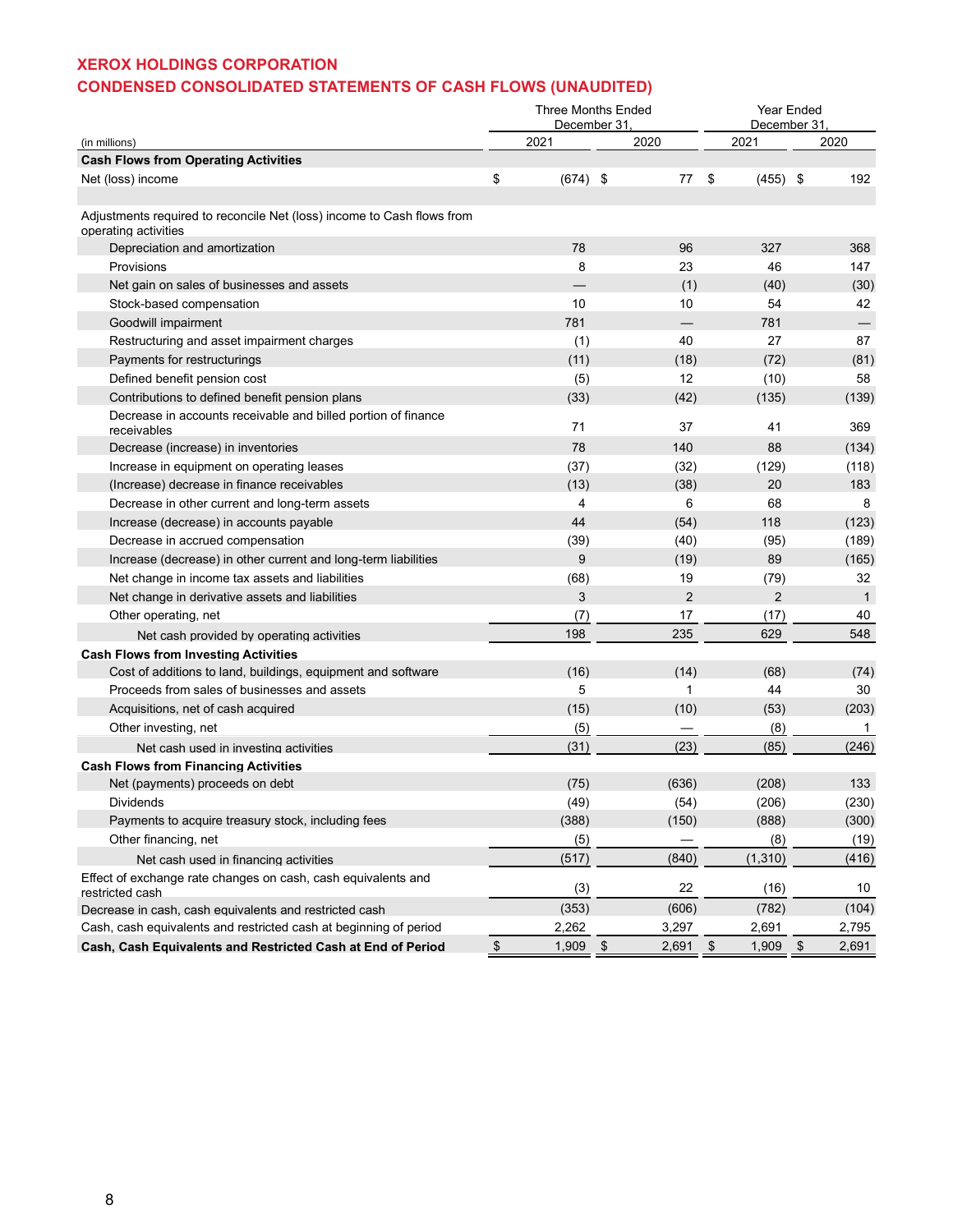## **Impact of COVID-19 on Our Business Operations**

In response to the COVID-19 pandemic, we continue to prioritize the health and safety of our employees, customers and partners and support their needs so they can perform their work flawlessly, whether in the office or at a remote location.

During the fourth quarter 2021, our business continued to be impacted by the COVID-19 pandemic. Although the current trajectory of the Omicron variant suggests its impact may be shorter and less severe than previous variants, the Omicron variant continued to negatively impact workplace attendance and post sale revenue in the fourth quarter as compared to prior year. We experienced a modest increase in post sale revenue in fourth quarter 2021, as compared to third quarter 2021, however, the prolonged and extensive impact of the COVID-19 variants continue to cause many of our customers to delay their plans of returning employees to the office. We currently anticipate an increase in workplace attendance and post sale revenue in the second half of 2022. Although we are seeing improvements in overall global supply chain issues created in part by the COVID-19 pandemic, such as those relating to transportation and logistics, these issues continue to result in unprecedented levels of disruption, causing shortages and transportation delays of both our products and third-party IT hardware. These supply chain disruptions have not materially improved in the fourth quarter of 2021 and we expect they will remain a challenge throughout the first half of 2022. This has resulted in lower than anticipated equipment and IT sales, higher transportation and logistics costs and growth of our order backlog<sup>1</sup> at the end of the quarter, as our customers continued to invest in our print technology and services. We expect the ongoing effects of the COVID-19 pandemic, including the potential emergence of new variants, as well as the global supply chain disruption, to delay economic recovery and continue to affect our revenues and margins, with improvements anticipated in the second half of 2022.

### **Goodwill Impairment**

Fourth quarter 2021 includes an after-tax non-cash goodwill impairment charge of \$750 million (\$781 million pre-tax) or \$4.38 per share. This charge largely reflects the fact that Xerox's print business has been and will continue to be impacted by the economic disruption caused by the COVID-19 pandemic, and includes a recognition that some companies will maintain some form of a hybrid workplace indefinitely. This development will continue to have an impact on the print business as compared to pre-pandemic levels. We expect to mitigate some of this impact by offering more digital services and other offerings that are targeted for the hybrid business model. Additionally, the Company is currently pursuing a strategy to develop and expand certain growth businesses such as financing, software and innovation to offset and eventually exceed the reduced cash flows from the print business.

*\_\_\_\_\_\_\_\_\_\_\_\_\_*\_\_\_\_\_\_\_\_\_\_\_\_\_

<sup>(1)</sup> *Order backlog is measured as the value of unfulfilled sales orders, shipped and non-shipped, received from our customers waiting to be installed, including orders with future installation dates. It includes printing devices as well as IT hardware associated with our IT services offerings.*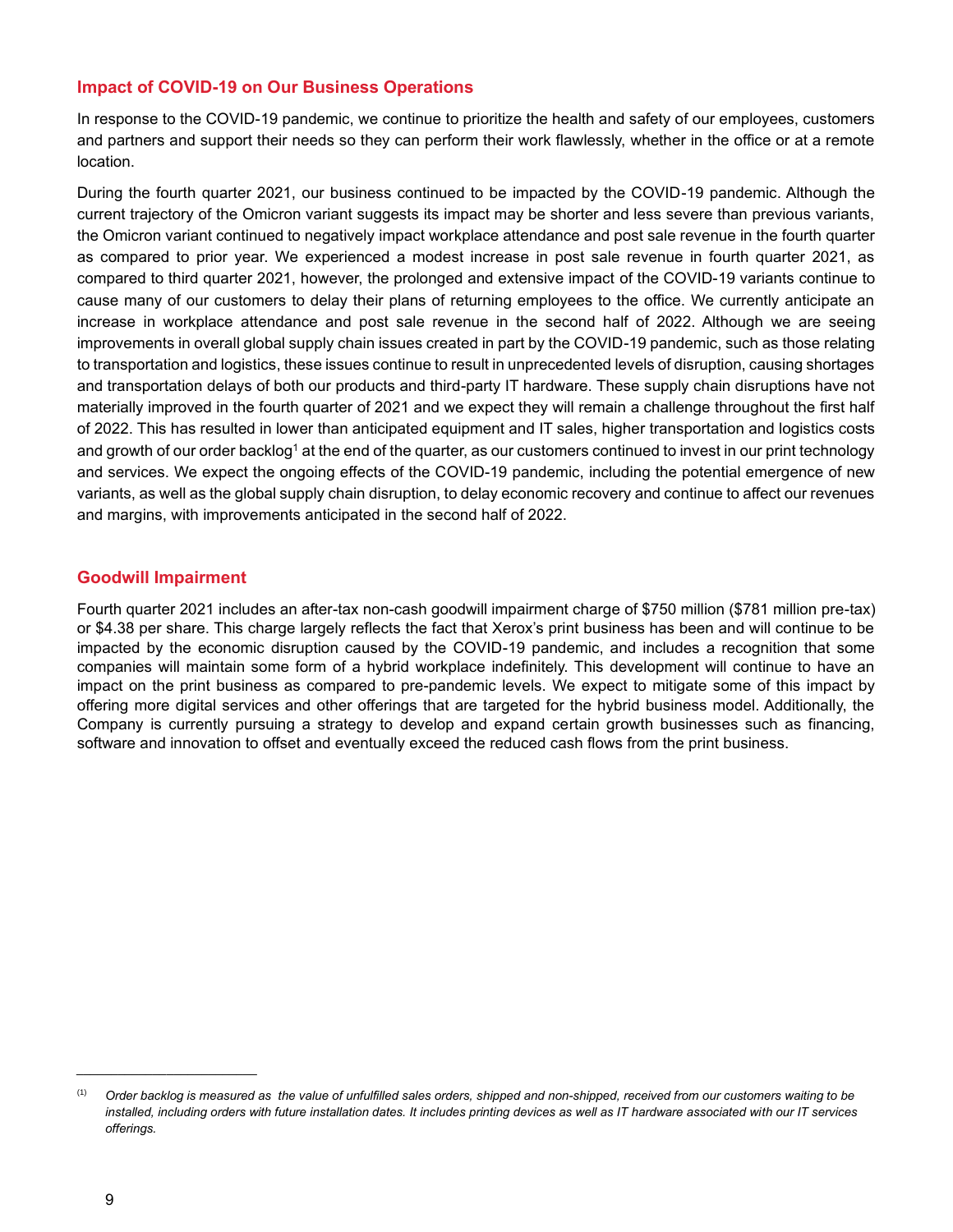## **Financial Review**

## **Revenues**

|                                                                                        |    | <b>Three Months Ended</b><br>December 31, |                |       |                |                  | % of Total Revenue |      |  |
|----------------------------------------------------------------------------------------|----|-------------------------------------------|----------------|-------|----------------|------------------|--------------------|------|--|
| (in millions)                                                                          |    | 2021                                      |                | 2020  | $\%$<br>Change | $CC\%$<br>Change | 2021               | 2020 |  |
| Equipment sales                                                                        | \$ | 384                                       | $\mathfrak{S}$ | 510   | $(24.7)\%$     | $(23.9)\%$       | 22%                | 26%  |  |
| Post sale revenue                                                                      |    | 1,393                                     |                | 1,420 | (1.9)%         | (1.4)%           | 78%                | 74%  |  |
| <b>Total Revenue</b>                                                                   |    | 1,777                                     | -\$            | 1,930 | (7.9)%         | (7.4)%           | 100%               | 100% |  |
| <b>Reconciliation to Condensed Consolidated</b><br><b>Statements of (Loss) Income:</b> |    |                                           |                |       |                |                  |                    |      |  |
| Sales                                                                                  | \$ | 653                                       | \$             | 773   | $(15.5)\%$     | $(14.8)\%$       |                    |      |  |
| Less: Supplies, paper and other sales                                                  |    | (269)                                     |                | (263) | 2.3%           | 2.7%             |                    |      |  |
| <b>Equipment Sales</b>                                                                 | \$ | 384                                       | -\$            | 510   | $(24.7)\%$     | (23.9)%          |                    |      |  |
|                                                                                        |    |                                           |                |       |                |                  |                    |      |  |
| Services, maintenance and rentals                                                      | \$ | 1,069                                     | \$             | 1,101 | (2.9)%         | (2.4)%           |                    |      |  |
| Add: Supplies, paper and other sales                                                   |    | 269                                       |                | 263   | 2.3%           | 2.7%             |                    |      |  |
| Add: Financing                                                                         |    | 55                                        |                | 56    | (1.8)%         | (1.9)%           |                    |      |  |
| <b>Post Sale Revenue</b>                                                               | S  | 1,393                                     | \$             | 1,420 | (1.9)%         | (1.4)%           |                    |      |  |
| Americas                                                                               | \$ | 1,096                                     | -\$            | 1,208 | (9.3)%         | (9.5)%           | 62%                | 63%  |  |
| <b>EMEA</b>                                                                            |    | 636                                       |                | 675   | (5.8)%         | (3.9)%           | 36%                | 35%  |  |
| Other                                                                                  |    | 45                                        |                | 47    | (4.3)%         | (4.3)%           | 2%                 | 2%   |  |
| Total Revenue <sup>(1)</sup>                                                           | \$ | 1,777                                     | \$             | 1,930 | (7.9)%         | (7.4)%           | 100%               | 100% |  |

*CC - Constant currency (refer to "Constant Currency" in the Non-GAAP Financial Measures section).*

*(1) Refer to Appendix II for our Geographic Sales Channels and Products and Offerings Definitions.*

## **Equipment sales revenue**

`\_\_\_\_\_\_\_\_\_\_\_\_\_\_\_\_\_\_\_\_\_\_\_\_\_\_\_\_

\_\_\_\_\_\_\_\_\_\_\_\_\_\_\_\_\_\_\_\_\_\_\_\_\_\_\_\_

|                        | <b>Three Months Ended</b><br>December 31, |           |             |                | % of Equipment Sales |      |
|------------------------|-------------------------------------------|-----------|-------------|----------------|----------------------|------|
| (in millions)          | 2021                                      | 2020      | %<br>Change | CC %<br>Change | 2021                 | 2020 |
| Entry                  | \$<br>76                                  | \$<br>70  | 8.6%        | 10.1%          | 20%                  | 14%  |
| Mid-range              | 214                                       | 309       | (30.7)%     | (30.3)%        | 56%                  | 61%  |
| High-end               | 86                                        | 119       | $(27.7)\%$  | $(26.5)\%$     | 22%                  | 23%  |
| Other                  | 8                                         | 12        | $(33.3)\%$  | (33.3)%        | 2%                   | 2%   |
| <b>Equipment Sales</b> | \$<br>384                                 | \$<br>510 | $(24.7)\%$  | $(23.9)\%$     | 100%                 | 100% |

*CC - Constant Currency (refer to "Constant Currency" in the Non-GAAP Financial Measures section).*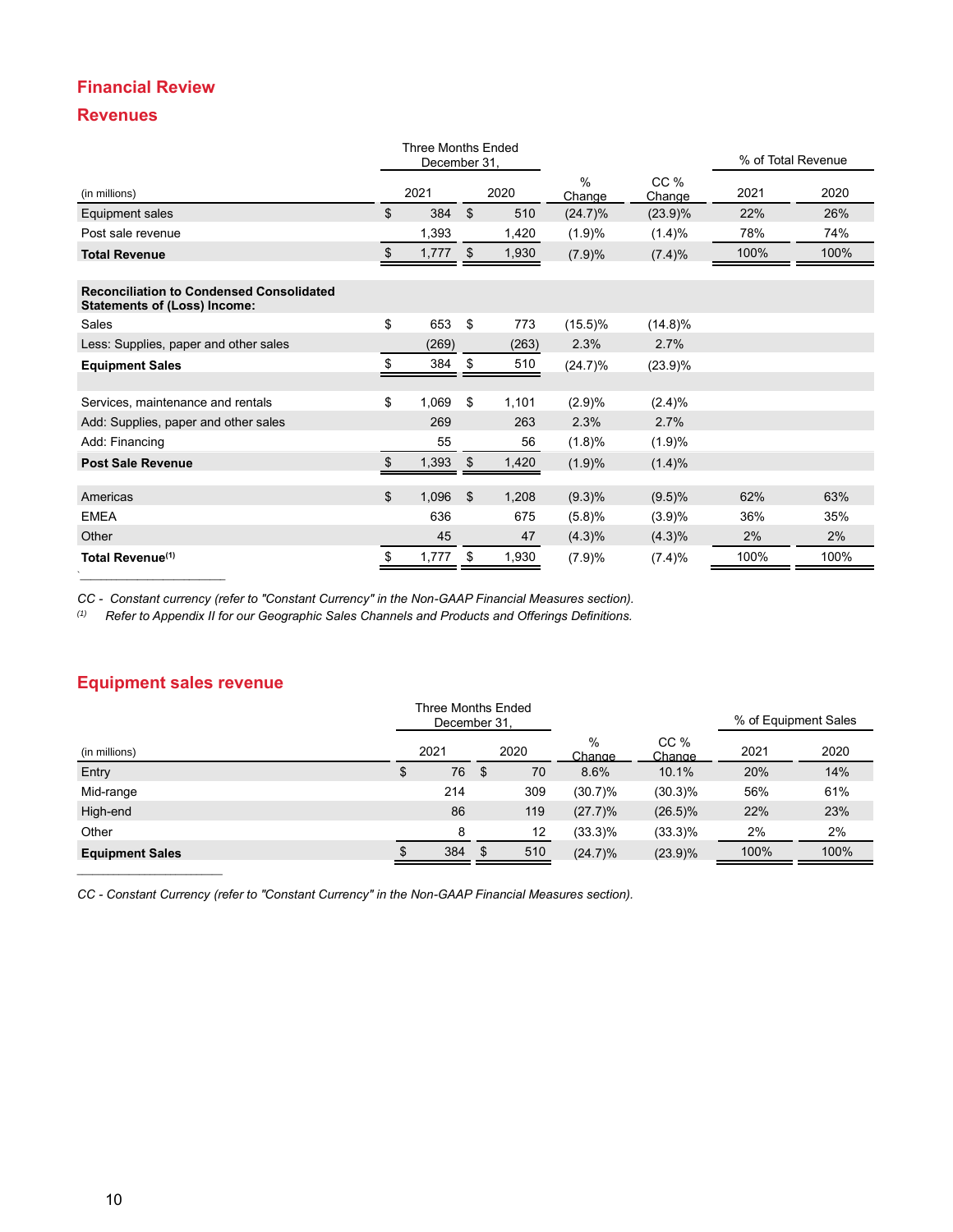## **Costs, Expenses and Other Income**

## **Summary of Key Financial Ratios**

The following is a summary of key financial ratios used to assess our performance:

|                                          |             | <b>Three Months Ended</b><br>December 31, |       |               |      |
|------------------------------------------|-------------|-------------------------------------------|-------|---------------|------|
| (in millions)                            | 2021        | 2020                                      | B/(W) |               |      |
| <b>Gross Profit</b>                      | \$<br>584   | \$<br>699                                 | \$    | (115)         |      |
| RD&E                                     | 75          | 75                                        |       |               |      |
| <b>SAG</b>                               | 423         | 440                                       |       | 17            |      |
|                                          |             |                                           |       |               |      |
| <b>Equipment Gross Margin</b>            | 22.0 %      | 28.9 %                                    |       | $(6.9)$ pts.  |      |
| Post sale Gross Margin                   | 35.8 %      | 38.8 %                                    |       | (3.0)         | pts. |
| <b>Total Gross Margin</b>                | 32.9 %      | 36.2 %                                    |       | $(3.3)$ pts.  |      |
| RD&E as a % of Revenue                   | 4.2 %       | 3.9%                                      |       | $(0.3)$ pts.  |      |
| SAG as a % of Revenue                    | 23.8 %      | 22.8 %                                    |       | $(1.0)$ pts.  |      |
|                                          |             |                                           |       |               |      |
| Pre-tax (Loss) Income <sup>(1)</sup>     | \$<br>(711) | \$<br>103                                 | \$    | (814)         |      |
| Pre-tax (Loss) Income Margin             | $(40.0)\%$  | 5.3 %                                     |       | $(45.3)$ pts. |      |
|                                          |             |                                           |       |               |      |
| Adjusted <sup>(2)</sup> Operating Profit | \$<br>86    | \$<br>184                                 | \$    | (98)          |      |
| Adjusted <sup>(2)</sup> Operating Margin | 4.8 %       | 9.5%                                      |       | (4.7)         | pts. |
|                                          |             |                                           |       |               |      |

*(1) Includes a pre-tax non-cash goodwill impairment charge of \$781 million.* 

*(2) Refer to the Non-GAAP Financial Measures section for an explanation of the non-GAAP financial measure.* 

### **Other Expenses, Net**

|                                         | <b>Three Months Ended</b><br>December 31. |           |      |  |  |  |  |  |  |
|-----------------------------------------|-------------------------------------------|-----------|------|--|--|--|--|--|--|
| (in millions)                           | 2021                                      |           | 2020 |  |  |  |  |  |  |
| Non-financing interest expense          | SS                                        | 25<br>-\$ | 25   |  |  |  |  |  |  |
| Interest income                         |                                           | (1)       | (2)  |  |  |  |  |  |  |
| Non-service retirement-related costs    |                                           | (25)      | (9)  |  |  |  |  |  |  |
| Gains on sales of businesses and assets |                                           |           | (1)  |  |  |  |  |  |  |
| Currency losses (gains), net            |                                           |           | (1)  |  |  |  |  |  |  |
| Loss on sales of accounts receivable    |                                           | 2         | 2    |  |  |  |  |  |  |
| Loss on early extinguishment of debt    |                                           |           | 26   |  |  |  |  |  |  |
| Litigation matters, net                 |                                           | 2         | (1)  |  |  |  |  |  |  |
| Tax Indemnification from Conduent       |                                           |           | (7)  |  |  |  |  |  |  |
| All other expenses, net                 |                                           |           | (2)  |  |  |  |  |  |  |
| Other expenses, net                     |                                           | 4         | 30   |  |  |  |  |  |  |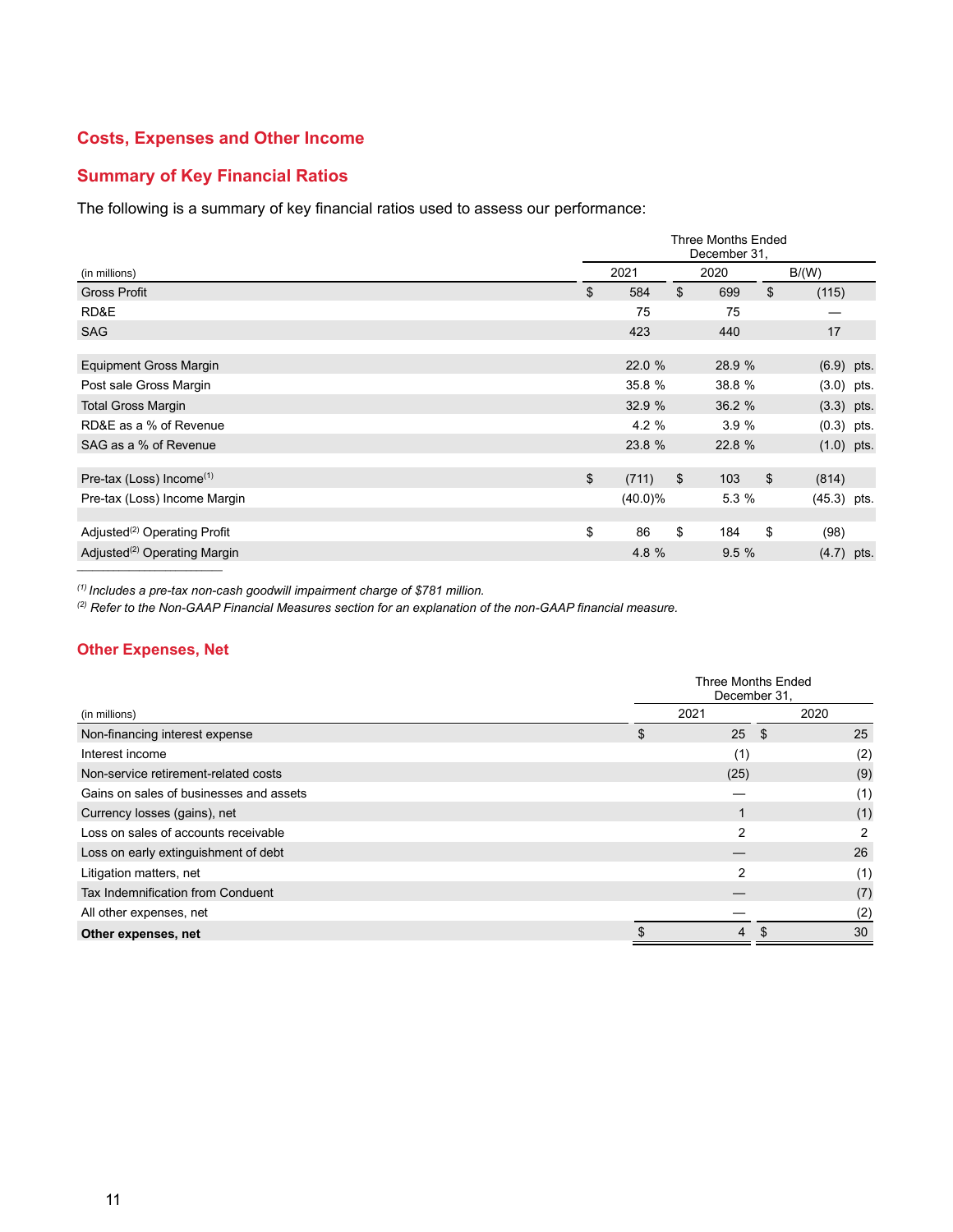#### **Forward-Looking Statements**

This release, and other written or oral statements made from time to time by management contain "forward-looking statements" as defined in the Private Securities Litigation Reform Act of 1995. The words "anticipate", "believe", "estimate", "expect", "intend", "will", "should", "targeting", "projecting", "driving" and similar expressions, as they relate to us, our performance and/or our technology, are intended to identify forward-looking statements. These statements reflect management's current beliefs, assumptions and expectations and are subject to a number of factors that may cause actual results to differ materially. Such factors include but are not limited to: the effects of the COVID-19 pandemic on our and our customers' businesses and the duration and extent to which this will impact our future results of operations and overall financial performance; our ability to address our business challenges in order to reverse revenue declines, reduce costs and increase productivity so that we can invest in and grow our business; our ability to attract and retain key personnel; changes in economic and political conditions, trade protection measures, licensing requirements and tax laws in the United States and in the foreign countries in which we do business; the imposition of new or incremental trade protection measures such as tariffs and import or export restrictions; changes in foreign currency exchange rates; our ability to successfully develop new products, technologies and service offerings and to protect our intellectual property rights; the risk that multi-year contracts with governmental entities could be terminated prior to the end of the contract term and that civil or criminal penalties and administrative sanctions could be imposed on us if we fail to comply with the terms of such contracts and applicable law; the risk that partners, subcontractors and software vendors will not perform in a timely, quality manner; actions of competitors and our ability to promptly and effectively react to changing technologies and customer expectations; our ability to obtain adequate pricing for our products and services and to maintain and improve cost efficiency of operations, including savings from restructuring actions; the risk that confidential and/or individually identifiable information of ours, our customers, clients and employees could be inadvertently disclosed or disclosed as a result of a breach of our security systems due to cyber attacks or other intentional acts; reliance on third parties, including subcontractors, for manufacturing of products and provision of services; the exit of the United Kingdom from the European Union; our ability to manage changes in the printing environment and expand equipment placements; interest rates, cost of borrowing and access to credit markets; funding requirements associated with our employee pension and retiree health benefit plans; the risk that our operations and products may not comply with applicable worldwide regulatory requirements, particularly environmental regulations and directives and anti-corruption laws; the outcome of litigation and regulatory proceedings to which we may be a party; any impacts resulting from the restructuring of our relationship with Fujifilm Holdings Corporation; the shared services arrangements entered into by us as part of Project Own It; whether CareAR's service experience management platform will achieve expectations regarding customer adoption, integration with ServiceNow's platform, and cost and carbon emission reduction; and the financial performance of CareAR, including projected revenue for fiscal years 2021 and 2022. Additional risks that may affect Xerox's operations and other factors that are set forth in the "Risk Factors" section, the "Legal Proceedings" section, the "Management's Discussion and Analysis of Financial Condition and Results of Operations" section and other sections of Xerox Holdings Corporation's and Xerox Corporation's combined 2020 Annual Report on Form 10-K, as well as in Xerox Holdings Corporation's and Xerox Corporation's Quarterly Reports on Form 10-Q and Current Reports on Form 8-K filed with the SEC.

These forward-looking statements speak only as of the date of this presentation or as of the date to which they refer, and Xerox assumes no obligation to update any forward-looking statements as a result of new information or future events or developments, except as required by law.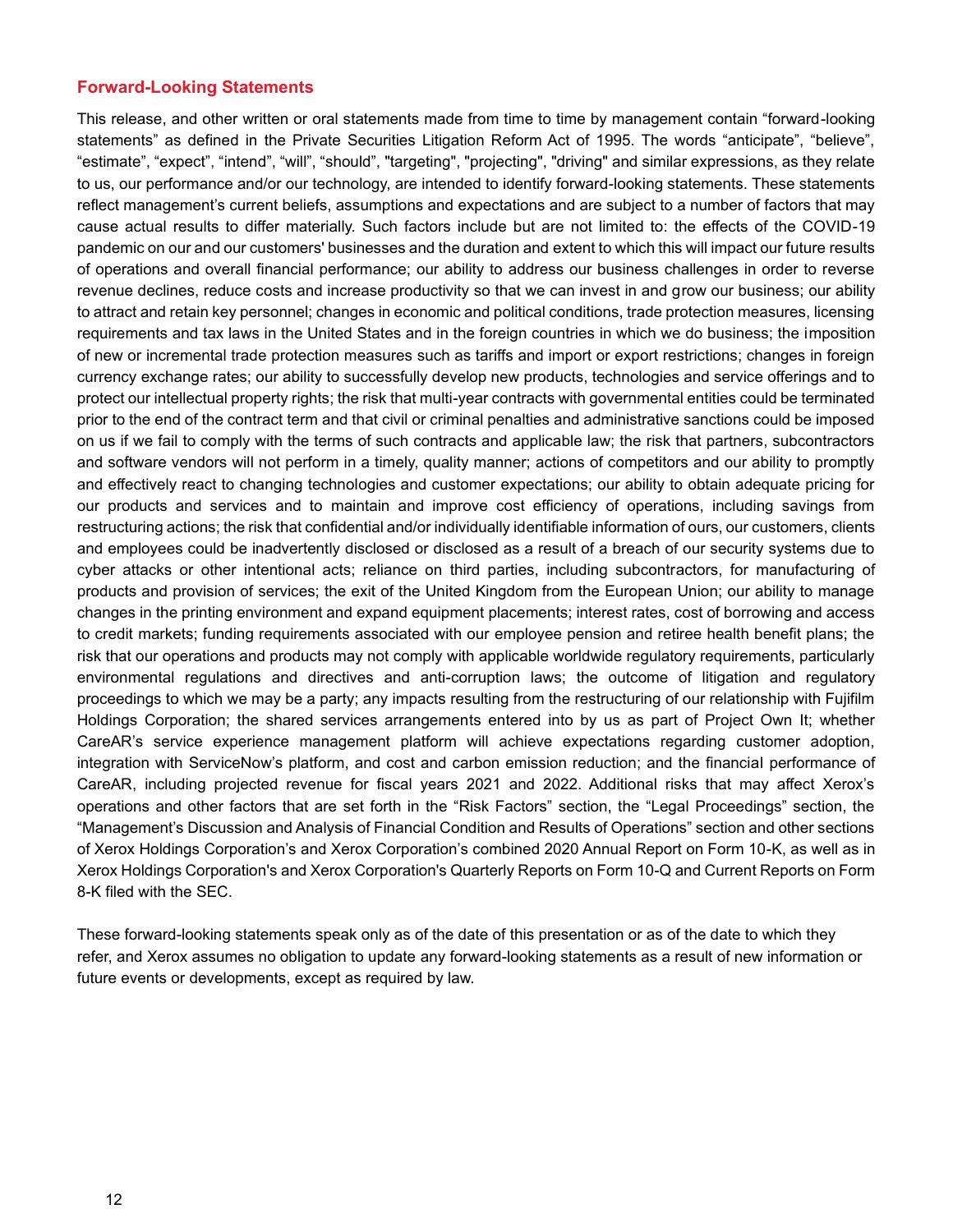## **Non-GAAP Financial Measures**

We have reported our financial results in accordance with generally accepted accounting principles (GAAP). In addition, we have discussed our financial results using the non-GAAP measures described below. We believe these non-GAAP measures allow investors to better understand the trends in our business and to better understand and compare our results. Accordingly, we believe it is necessary to adjust several reported amounts, determined in accordance with GAAP, to exclude the effects of certain items as well as their related income tax effects.

A reconciliation of these non-GAAP financial measures to the most directly comparable financial measures calculated and presented in accordance with GAAP are set forth below as well as in the fourth quarter 2021 presentation slides available at www.xerox.com/investor.

These non-GAAP financial measures should be viewed in addition to, and not as a substitute for, the Company's reported results prepared in accordance with GAAP.

#### **Adjusted Earnings Measures**

- Net (Loss) Income and Earnings per share (EPS)
- **Effective Tax Rate**

The above measures were adjusted for the following items:

- Restructuring and related costs, net: Restructuring and related costs, net include restructuring and asset impairment charges as well as costs associated with our transformation programs beyond those normally included in restructuring and asset impairment charges. Restructuring consists of costs primarily related to severance and benefits paid to employees pursuant to formal restructuring and workforce reduction plans. Asset impairment includes costs incurred for those assets sold, abandoned or made obsolete as a result of our restructuring actions, exiting from a business or other strategic business changes. Additional costs for our transformation programs are primarily related to the implementation of strategic actions and initiatives and include third-party professional service costs as well as one-time incremental costs. All of these costs can vary significantly in terms of amount and frequency based on the nature of the actions as well as the changing needs of the business. Accordingly, due to that significant variability, we will exclude these charges since we do not believe they provide meaningful insight into our current or past operating performance nor do we believe they are reflective of our expected future operating expenses as such charges are expected to yield future benefits and savings with respect to our operational performance.
- Amortization of intangible assets: The amortization of intangible assets is driven by our acquisition activity which can vary in size, nature and timing as compared to other companies within our industry and from period to period. The use of intangible assets contributed to our revenues earned during the periods presented and will contribute to our future period revenues as well. Amortization of intangible assets will recur in future periods.
- Transaction and related costs, net: Transaction and related costs, net are costs and expenses primarily associated with certain strategic M&A projects. These costs are primarily for third-party legal, accounting, consulting and other similar type professional services as well as potential legal settlements that may arise in connection with those M&A transactions. These costs are considered incremental to our normal operating charges and were incurred or are expected to be incurred solely as a result of the planned transactions. Accordingly, we are excluding these expenses from our Adjusted Earnings Measures in order to evaluate our performance on a comparable basis.
- Non-service retirement-related costs*:* Our defined benefit pension and retiree health costs include several elements impacted by changes in plan assets and obligations that are primarily driven by changes in the debt and equity markets as well as those that are predominantly legacy in nature and related to employees who are no longer providing current service to the Company (e.g. retirees and ex-employees). These elements include (i) interest cost, (ii) expected return on plan assets, (iii) amortization of prior plan amendments, (iv) amortized actuarial gains/losses and (v) the impacts of any plan settlements/curtailments. Accordingly, we consider these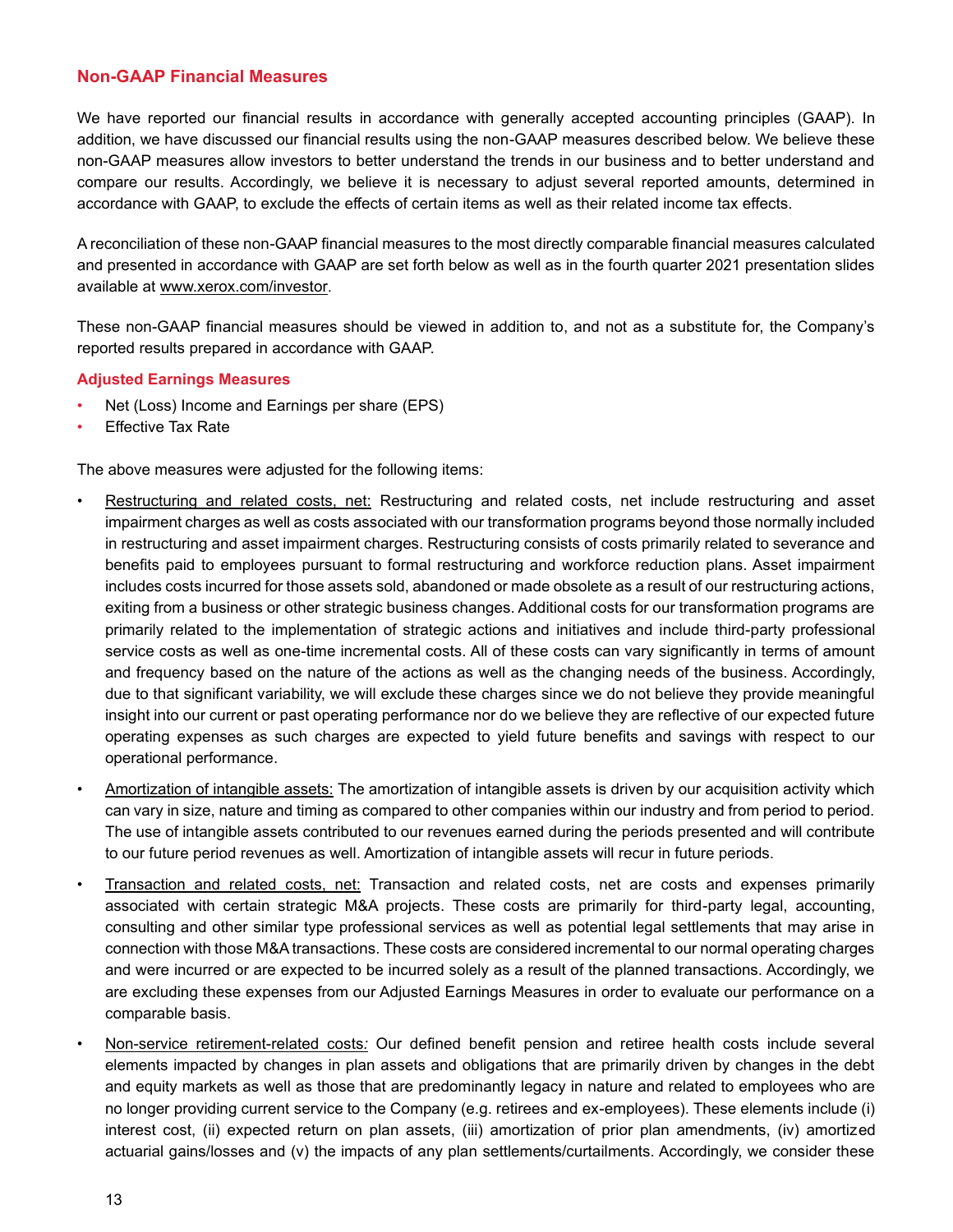elements of our periodic retirement plan costs to be outside the operational performance of the business or legacy costs and not necessarily indicative of current or future cash flow requirements. This approach is consistent with the classification of these costs as non-operating in Other expenses, net. Adjusted earnings will continue to include the service cost elements of our retirement costs, which is related to current employee service as well as the cost of our defined contribution plans.

- Other discrete, unusual or infrequent items: We excluded the following items given their discrete, unusual or infrequent nature and their impact on our results for the period:
	- Non-cash goodwill impairment charge
	- Loss on early extinguishment of debt
	- Contract termination costs IT services.

We believe the exclusion of these items allows investors to better understand and analyze the results for the period as compared to prior periods and expected future trends in our business.

## **Adjusted Operating Income and Margin**

We calculate and utilize adjusted operating income and margin measures by adjusting our reported pre-tax (loss) income and margin amounts. In addition to the costs and expenses noted as adjustments for our adjusted earnings measures, adjusted operating income and margin also exclude the remaining amounts included in Other expenses, net, which are primarily non-financing interest expense and certain other non-operating costs and expenses. We exclude these amounts in order to evaluate our current and past operating performance and to better understand the expected future trends in our business.

### **Constant Currency**

To better understand trends in our business, we believe that it is helpful to adjust revenue to exclude the impact of changes in the translation of foreign currencies into U.S. dollars. We refer to this adjusted revenue as "constant currency." This impact is calculated by translating current period activity in local currency using the comparable prior year period's currency translation rate. This impact is calculated for all countries where the functional currency is not the U.S. dollar. Management believes the constant currency measure provides investors an additional perspective on revenue trends. Currency impact can be determined as the difference between actual growth rates and constant currency growth rates.

#### **Free Cash Flow**

To better understand trends in our business, we believe that it is helpful to adjust operating cash flows by subtracting amounts related to capital expenditures. Management believes this measure gives investors an additional perspective on cash flow from operating activities in excess of amounts required for reinvestment. It provides a measure of our ability to fund acquisitions, dividends and share repurchase.

#### **Summary**

Management believes that all of these non-GAAP financial measures provide an additional means of analyzing the current period's results against the corresponding prior period's results. However, these non-GAAP financial measures should be viewed in addition to, and not as a substitute for, the Company's reported results prepared in accordance with GAAP. Our non-GAAP financial measures are not meant to be considered in isolation or as a substitute for comparable GAAP measures and should be read only in conjunction with our Condensed Consolidated Financial Statements prepared in accordance with GAAP. Our management regularly uses our supplemental non-GAAP financial measures internally to understand, manage and evaluate our business and make operating decisions. These non-GAAP measures are among the primary factors management uses in planning for and forecasting future periods. Compensation of our executives is based in part on the performance of our business based on these non-GAAP measures.

A reconciliation of these non-GAAP financial measures and the most directly comparable measures calculated and presented in accordance with GAAP are set forth on the following tables: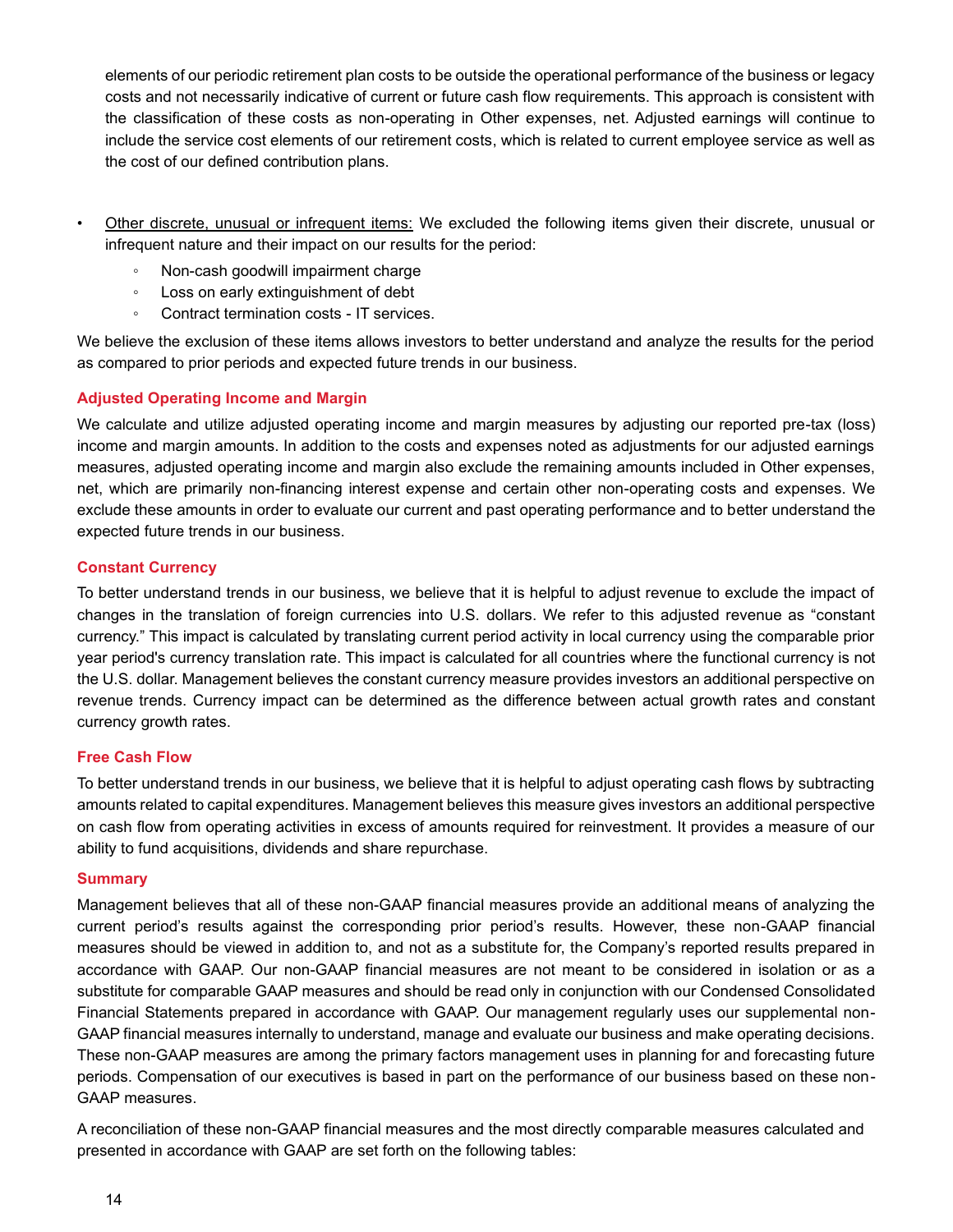#### **Net (Loss) Income and EPS reconciliation:**

|                                                                                 |                         | Three Months Ended December 31, |                      |      |                |            | Year Ended December 31, |                         |    |            |    |                      |                |            |
|---------------------------------------------------------------------------------|-------------------------|---------------------------------|----------------------|------|----------------|------------|-------------------------|-------------------------|----|------------|----|----------------------|----------------|------------|
|                                                                                 | 2021                    |                                 |                      | 2020 |                |            |                         | 2021                    |    |            |    |                      |                |            |
| (in millions, except per share amounts)                                         | Net<br>(Loss)<br>Income | <b>EPS</b>                      | <b>Net</b><br>Income |      |                | <b>EPS</b> |                         | Net<br>(Loss)<br>Income |    | <b>EPS</b> |    | <b>Net</b><br>Income |                | <b>EPS</b> |
| Reported <sup>(1)</sup>                                                         | \$<br>(675)             | \$<br>(3.97)                    | \$                   | 77   | \$             | 0.36       | \$                      | (455)                   | \$ | (2.56)     | \$ | 192                  | \$             | 0.84       |
| <b>Adjustments:</b>                                                             |                         |                                 |                      |      |                |            |                         |                         |    |            |    |                      |                |            |
| Goodwill impairment                                                             | 781                     |                                 |                      |      |                |            |                         | 781                     |    |            |    |                      |                |            |
| Restructuring and related costs, net                                            | (1)                     |                                 |                      | 29   |                |            |                         | 38                      |    |            |    | 93                   |                |            |
| Amortization of intangible assets                                               | 13                      |                                 |                      | 22   |                |            |                         | 55                      |    |            |    | 56                   |                |            |
| Transaction and related costs, net                                              |                         |                                 |                      |      |                |            |                         |                         |    |            |    | 18                   |                |            |
| Non-service retirement-related costs                                            | (25)                    |                                 |                      | (9)  |                |            |                         | (89)                    |    |            |    | (29)                 |                |            |
| Loss on early extinguishment of debt                                            |                         |                                 |                      | 26   |                |            |                         |                         |    |            |    | 26                   |                |            |
| Contract termination costs - IT services                                        |                         |                                 |                      |      |                |            |                         |                         |    |            |    | 3                    |                |            |
| Income tax on adjustments $(2)$                                                 | (31)                    |                                 |                      | (23) |                |            |                         | (37)                    |    |            |    | (46)                 |                |            |
| Adjusted                                                                        | 62                      | \$<br>0.34                      |                      | 122  | \$             | 0.58       | \$                      | 293                     | \$ | 1.51       |    | 313                  | $\mathfrak{L}$ | 1.41       |
| Dividends on preferred stock used in<br>adjusted EPS calculation <sup>(3)</sup> |                         | \$<br>3                         |                      |      | $\mathfrak{S}$ |            |                         |                         | \$ | 14         |    |                      | \$             | 14         |
| Weighted average shares for adjusted<br>EPS <sup>(3)</sup>                      |                         | 173                             |                      |      |                | 209        |                         |                         |    | 185        |    |                      |                | 211        |
| Fully diluted shares at end of period $(4)$                                     |                         | 162                             |                      |      |                |            |                         |                         |    |            |    |                      |                |            |

*(1) Net (loss) income and EPS attributable to Xerox Holdings Corporation. Q4 and full year earnings and EPS include an after-tax non-cash goodwill impairment charge of \$750 million (\$781 million pre-tax) or \$4.38 and \$4.08 per share, respectively.* 

*(2) Refer to Effective Tax Rate reconciliation.*

\_\_\_\_\_\_\_\_\_\_\_\_\_\_\_\_\_\_\_\_\_\_\_\_\_\_\_\_

*(3) Average shares for the calculation of adjusted diluted EPS for the three months and year ended December 31, 2021 and for the year ended December 31, 2020 excludes 7 million shares associated with Xerox Holdings Corporation's Series A Convertible preferred stock, and therefore earnings include the preferred stock dividend for those periods. Average shares for the calculation of adjusted diluted EPS for the three months ended December 31, 2020 includes 7 million shares associated with Xerox Holdings Corporation's Series A Convertible preferred stock, and therefore earnings excludes the preferred stock dividend.* 

*(4) Represents common shares outstanding at December 31, 2021 plus potential dilutive common shares used for the calculation of adjusted diluted EPS for the three months ended December 31, 2021. The amount excludes shares associated with Xerox Holdings Corporation's Series A convertible preferred stock as they were anti-dilutive.* 

#### **Effective Tax Rate reconciliation:**

|                                           |                             |       |  | <b>Three Months Ended</b><br>December 31, 2021 |                              | Three Months Ended<br>December 31, 2020 |                   |                       |    |                              |  |
|-------------------------------------------|-----------------------------|-------|--|------------------------------------------------|------------------------------|-----------------------------------------|-------------------|-----------------------|----|------------------------------|--|
| (in millions)                             | Pre-Tax<br>(Loss)<br>Income |       |  | Income Tax<br>(Benefit)<br>Expense             | <b>Effective Tax</b><br>Rate |                                         | Pre-Tax<br>Income | Income Tax<br>Expense |    | <b>Effective Tax</b><br>Rate |  |
| Reported <sup>(1)</sup>                   | \$                          | (711) |  | (36)                                           | $5.1 \%$ \$                  |                                         | 103               | - \$                  | 28 | 27.2 %                       |  |
| Goodwill impairment <sup>(2)</sup>        |                             | 781   |  | 31                                             |                              |                                         |                   |                       |    |                              |  |
| Other Non-GAAP Adjustments <sup>(2)</sup> |                             | (13)  |  |                                                |                              |                                         | 68                |                       | 23 |                              |  |
| Adjusted <sup>(3)</sup>                   |                             | 57    |  | (5)                                            | (8.8)%                       | - \$                                    | 171               | S                     | 51 | 29.8 %                       |  |

|                                           |                             |       |    | Year Ended<br>December 31, 2021    |                              | Year Ended<br>December 31, 2020 |     |                       |     |                              |  |  |
|-------------------------------------------|-----------------------------|-------|----|------------------------------------|------------------------------|---------------------------------|-----|-----------------------|-----|------------------------------|--|--|
| (in millions)                             | Pre-Tax<br>(Loss)<br>Income |       |    | Income Tax<br>(Benefit)<br>Expense | <b>Effective Tax</b><br>Rate | Pre-Tax<br>Income               |     | Income Tax<br>Expense |     | <b>Effective Tax</b><br>Rate |  |  |
| Reported <sup>(1)</sup>                   | \$                          | (475) | \$ | (17)                               | $3.6 \%$ \$                  |                                 | 252 | - \$                  | 64  | 25.4 %                       |  |  |
| Goodwill impairment <sup>(2)</sup>        |                             | 781   |    | 31                                 |                              |                                 |     |                       |     |                              |  |  |
| Other Non-GAAP Adjustments <sup>(2)</sup> |                             | 4     |    | 6                                  |                              |                                 | 167 |                       | 46  |                              |  |  |
| Adjusted <sup>(3)</sup>                   |                             | 310   | £. | 20                                 | 6.5%                         | - \$                            | 419 | \$.                   | 110 | 26.3 %                       |  |  |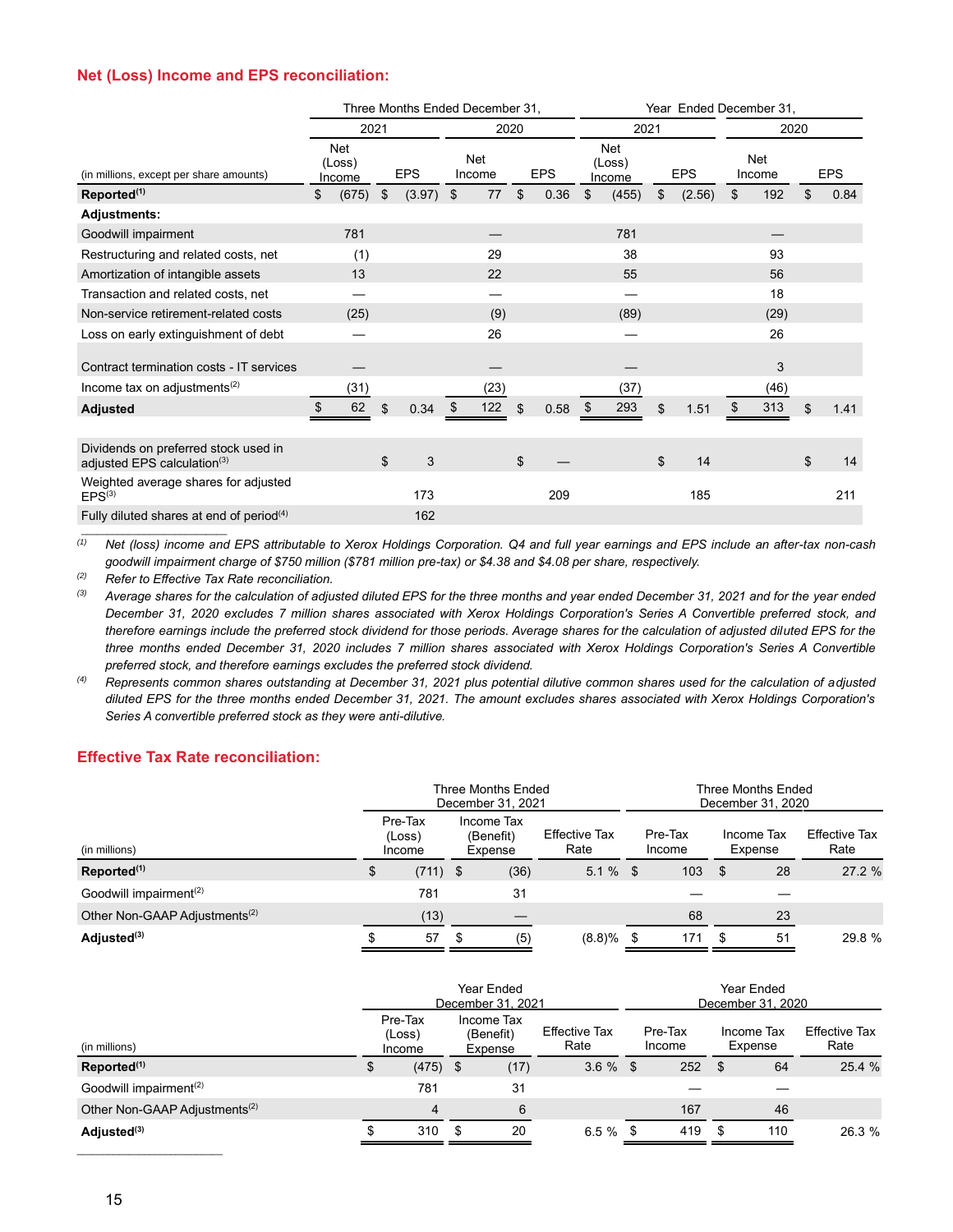- *(1) Pre-tax (loss) income and income tax (benefit) expense. Includes a pre-tax non-cash goodwill impairment charge of \$781 million for the three months and year ended December 31, 2021.*
- *(2) Refer to Net (Loss) Income and EPS reconciliation for details.*
- *(3) The tax impact on Adjusted Pre-Tax Income is calculated under the same accounting principles applied to the Reported Pre-Tax (Loss) Income under ASC 740, which employs an annual effective tax rate method to the results.*

#### **Operating (Loss) Income and Margin reconciliation:**

|                                      |    |                  |     | Three Months Ended<br>December 31, 2021 |               |        | <b>Three Months Ended</b><br>December 31, 2020 |         |       |        |  |  |
|--------------------------------------|----|------------------|-----|-----------------------------------------|---------------|--------|------------------------------------------------|---------|-------|--------|--|--|
| (in millions)                        |    | (Loss)<br>Profit |     | Revenue                                 | Margin        | Profit |                                                | Revenue |       | Margin |  |  |
| Reported <sup>(1)</sup>              | \$ | $(711)$ \$       |     | 1,777                                   | $(40.0)\%$ \$ |        | 103                                            | - \$    | 1,930 | 5.3 %  |  |  |
| <b>Adjustments:</b>                  |    |                  |     |                                         |               |        |                                                |         |       |        |  |  |
| Goodwill impairment                  |    | 781              |     |                                         |               |        |                                                |         |       |        |  |  |
| Restructuring and related costs, net |    | 〔1〕              |     |                                         |               |        | 29                                             |         |       |        |  |  |
| Amortization of intangible assets    |    | 13               |     |                                         |               |        | 22                                             |         |       |        |  |  |
| Other expenses, net                  |    | 4                |     |                                         |               |        | 30                                             |         |       |        |  |  |
| <b>Adjusted</b>                      |    | 86               | \$. | 1.777                                   | 4.8 %         | - \$   | 184                                            |         | 1,930 | 9.5%   |  |  |

|                                      | Year Ended<br>December 31, 2021 |                  |  |         |               |        | Year Ended<br>December 31, 2020 |         |       |        |  |
|--------------------------------------|---------------------------------|------------------|--|---------|---------------|--------|---------------------------------|---------|-------|--------|--|
| (in millions)                        |                                 | (Loss)<br>Profit |  | Revenue | Margin        | Profit |                                 | Revenue |       | Margin |  |
| Reported <sup>(1)</sup>              | \$                              | $(475)$ \$       |  | 7,038   | $(6.7) \%$ \$ |        | 252                             | -\$     | 7,022 | 3.6%   |  |
| <b>Adjustments:</b>                  |                                 |                  |  |         |               |        |                                 |         |       |        |  |
| Goodwill impairment                  |                                 | 781              |  |         |               |        |                                 |         |       |        |  |
| Restructuring and related costs, net |                                 | 38               |  |         |               |        | 93                              |         |       |        |  |
| Amortization of intangible assets    |                                 | 55               |  |         |               |        | 56                              |         |       |        |  |
| Transaction and related costs, net   |                                 |                  |  |         |               |        | 18                              |         |       |        |  |
| Other expenses, net                  |                                 | (24)             |  |         |               |        | 45                              |         |       |        |  |
| Adjusted                             |                                 | 375              |  | 7,038   | 5.3 %         |        | 464                             |         | 7.022 | 6.6 %  |  |

*(1) Pre-tax (loss) income. Includes a pre-tax non-cash goodwill impairment charge of \$781 million for the three months and year ended December 31, 2021.*

#### **Free Cash Flow reconciliation:**

 $\mathcal{L}_\text{max}$  and  $\mathcal{L}_\text{max}$  and  $\mathcal{L}_\text{max}$  and  $\mathcal{L}_\text{max}$ 

\_\_\_\_\_\_\_\_\_\_\_\_\_\_\_\_\_\_\_\_\_\_\_\_\_\_\_\_

|                            | Three Months Ended<br>December 31. |      | Year Ended<br>December 31. |    |      |      |      |  |  |
|----------------------------|------------------------------------|------|----------------------------|----|------|------|------|--|--|
| (in millions)              | 2020<br>2021                       |      |                            |    | 2021 | 2020 |      |  |  |
| Reported <sup>(1)</sup>    | 198                                | - \$ | 235                        | \$ | 629  |      | 548  |  |  |
| Less: capital expenditures | (16)                               |      | (14)                       |    | (68) |      | (74) |  |  |
| <b>Free Cash Flow</b>      | 182                                |      | 221                        |    | 561  |      | 474  |  |  |

*(1) Net cash provided by operating activities.*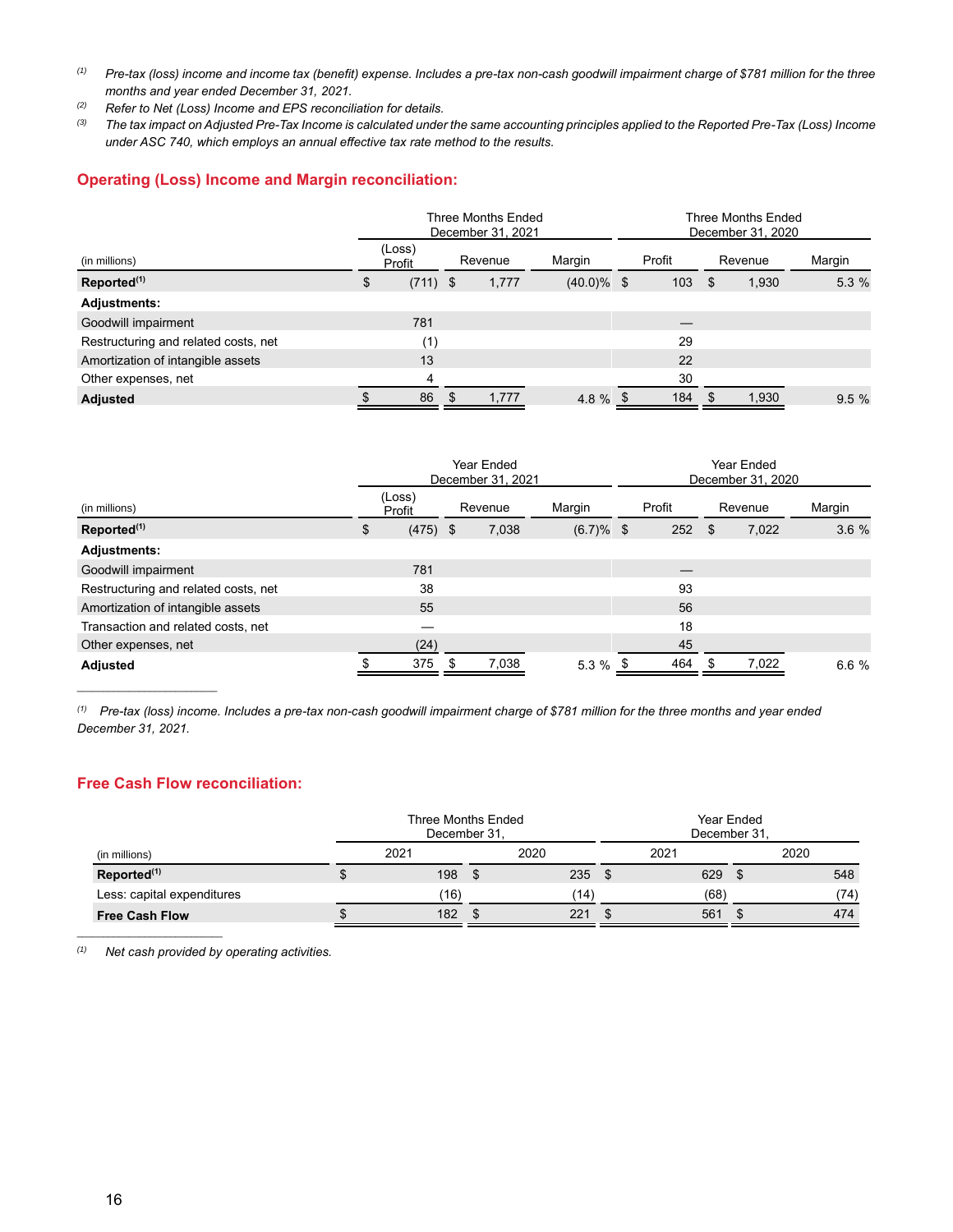#### **Guidance:**

## *Cash Flow*

| (in millions)              | FY 2022        |
|----------------------------|----------------|
| Operating Cash Flow (1)    | At least \$475 |
| Less: capital expenditures | (75)           |
| <b>Free Cash Flow</b>      | At least \$400 |
|                            |                |

*(1) Net cash provided by operating activities.*

\_\_\_\_\_\_\_\_\_\_\_\_\_\_\_\_\_\_\_\_\_\_\_\_\_\_\_\_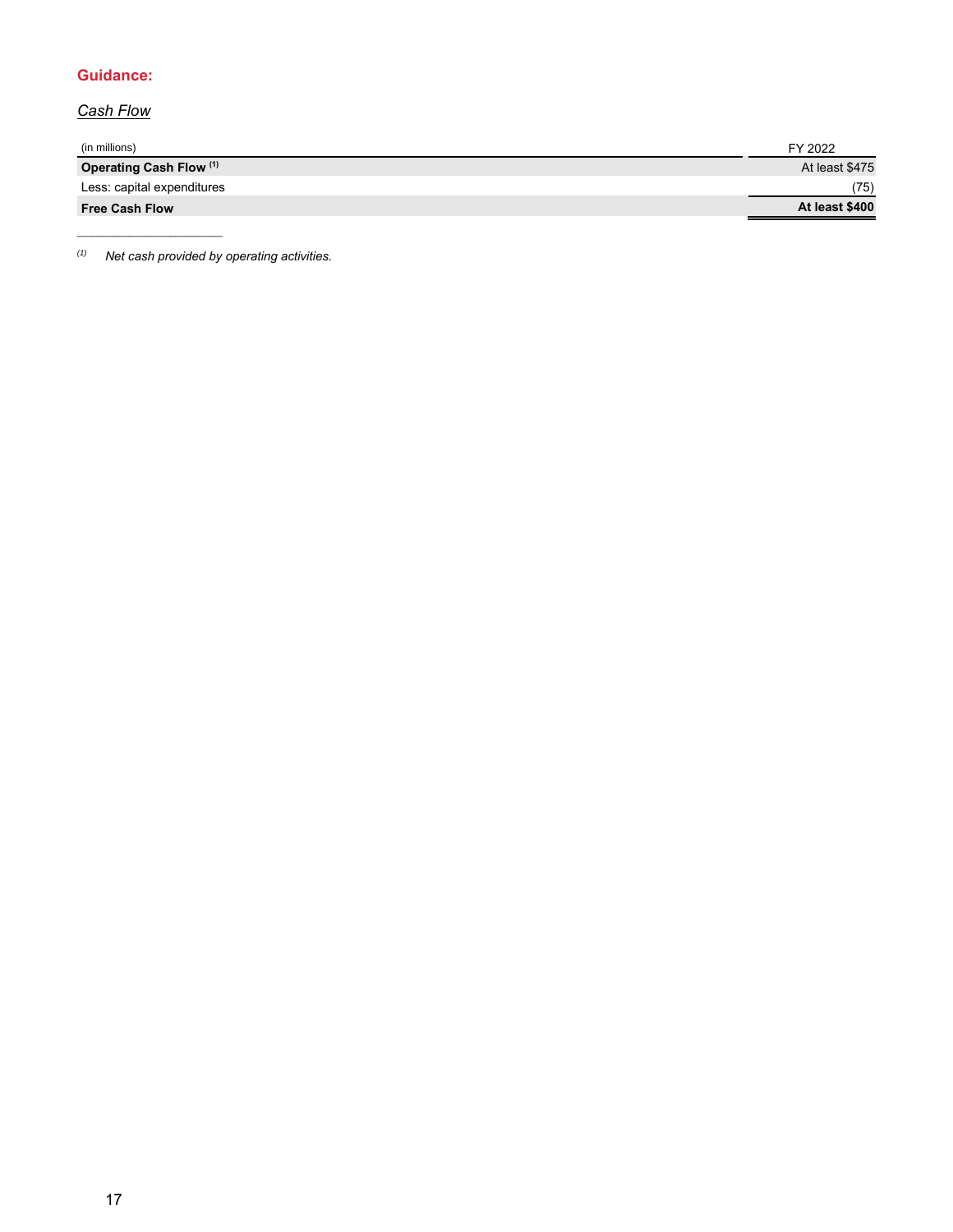## **APPENDIX I**

## **Xerox Holdings Corporation (Loss) Earnings per Common Share**

| (in millions, except per-share data, shares in thousands)                                                                                       | <b>Three Months Ended</b><br>December 31, |    |           |    | <b>Year Ended</b><br>December 31, |      |         |  |
|-------------------------------------------------------------------------------------------------------------------------------------------------|-------------------------------------------|----|-----------|----|-----------------------------------|------|---------|--|
|                                                                                                                                                 | 2021                                      |    | 2020      |    | 2021                              |      | 2020    |  |
| <b>Basic (Loss) Earnings per Share:</b>                                                                                                         |                                           |    |           |    |                                   |      |         |  |
| Net (loss) income attributable to Xerox Holdings                                                                                                | \$<br>$(675)$ \$                          |    | 77        | \$ | $(455)$ \$                        |      | 192     |  |
| Accrued dividends on preferred stock                                                                                                            | (3)                                       |    | (3)       |    | (14)                              |      | (14)    |  |
| Adjusted net (loss) income available to common shareholders                                                                                     | \$<br>(678)                               | \$ | 74        | \$ | (469)                             | - \$ | 178     |  |
| Weighted average common shares outstanding                                                                                                      | 171.045                                   |    | 200.278   |    | 183.168                           |      | 208.983 |  |
| <b>Basic (Loss) Earnings per Share</b>                                                                                                          | \$<br>$(3.97)$ \$                         |    | $0.37$ \$ |    | $(2.56)$ \$                       |      | 0.85    |  |
| Diluted (Loss) Earnings per Share:                                                                                                              |                                           |    |           |    |                                   |      |         |  |
| Net (loss) Income attributable to Xerox Holdings                                                                                                | \$<br>$(675)$ \$                          |    | 77        | \$ | $(455)$ \$                        |      | 192     |  |
| Accrued dividends on preferred stock                                                                                                            | (3)                                       |    | (3)       |    | (14)                              |      | (14)    |  |
| Adjusted net (loss) income available to common shareholders                                                                                     | (678)                                     | \$ | 74        |    | (469)                             | \$   | 178     |  |
| Weighted average common shares outstanding<br>Common shares issuable with respect to:                                                           | 171 045                                   |    | 200 278   |    | 183 168                           |      | 208 983 |  |
| <b>Stock Options</b>                                                                                                                            |                                           |    |           |    |                                   |      | 15      |  |
| Restricted stock and performance shares                                                                                                         |                                           |    | 1,956     |    |                                   |      | 2,439   |  |
| Convertible preferred stock                                                                                                                     |                                           |    |           |    |                                   |      |         |  |
| Adjusted weighted average common shares outstanding                                                                                             | 171,045                                   |    | 202,234   |    | 183,168                           |      | 211,437 |  |
| Diluted (Loss) Earnings per Share                                                                                                               | \$<br>$(3.97)$ \$                         |    | 0.36      | \$ | $(2.56)$ \$                       |      | 0.84    |  |
| The following securities were not included in the computation of diluted earnings per share as they were either contingently issuable shares or |                                           |    |           |    |                                   |      |         |  |

| shares that if included would have been anti-dilutive: |        |        |        |        |
|--------------------------------------------------------|--------|--------|--------|--------|
| Stock options                                          | 612    | 799    | 612    | 784    |
| Restricted stock and performance shares                | 5.979  | 3.657  | 5.979  | 3,173  |
| Convertible preferred stock                            | 6.742  | 6.742  | 6.742  | 6,742  |
| <b>Total Anti-Dilutive Securities</b>                  | 13.333 | 11.198 | 13.333 | 10.699 |
|                                                        |        |        |        |        |
| Dividends per Common Share                             | 0.25   | 0.25   | 1.00   | 1.00   |